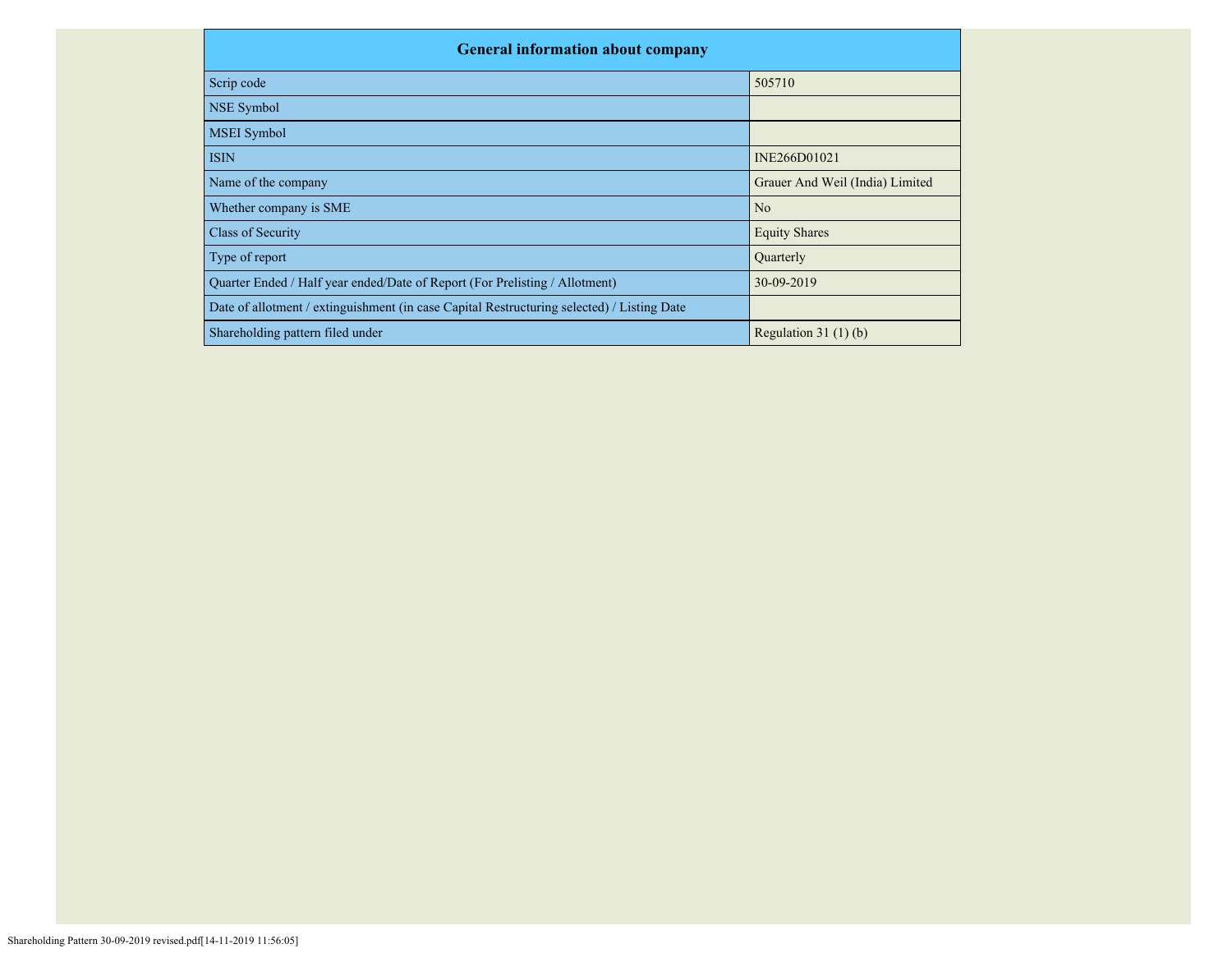|            | <b>Declaration</b>                                                                        |                |                                |                              |                             |  |  |  |
|------------|-------------------------------------------------------------------------------------------|----------------|--------------------------------|------------------------------|-----------------------------|--|--|--|
| Sr.<br>No. | Particular                                                                                | Yes/No         | Promoter and<br>Promoter Group | <b>Public</b><br>shareholder | Non Promoter-<br>Non Public |  |  |  |
|            | Whether the Listed Entity has issued any partly paid up shares?                           | N <sub>o</sub> | N <sub>o</sub>                 | No                           | N <sub>o</sub>              |  |  |  |
| 2          | Whether the Listed Entity has issued any Convertible Securities                           | Yes            | N <sub>o</sub>                 | N <sub>o</sub>               | N <sub>o</sub>              |  |  |  |
| 3          | Whether the Listed Entity has issued any Warrants?                                        | No             | N <sub>o</sub>                 | No                           | N <sub>o</sub>              |  |  |  |
| 4          | Whether the Listed Entity has any shares against which<br>depository receipts are issued? | N <sub>0</sub> | N <sub>o</sub>                 | N <sub>0</sub>               | N <sub>o</sub>              |  |  |  |
| 5          | Whether the Listed Entity has any shares in locked-in?                                    | N <sub>0</sub> | No                             | No                           | N <sub>o</sub>              |  |  |  |
| 6          | Whether any shares held by promoters are pledge or otherwise<br>encumbered?               | N <sub>o</sub> | N <sub>o</sub>                 |                              |                             |  |  |  |
|            | Whether company has equity shares with differential voting<br>rights?                     | N <sub>o</sub> | N <sub>o</sub>                 | N <sub>0</sub>               | N <sub>o</sub>              |  |  |  |
| 8          | Whether the listed entity has any significant beneficial owner?                           | Yes            |                                |                              |                             |  |  |  |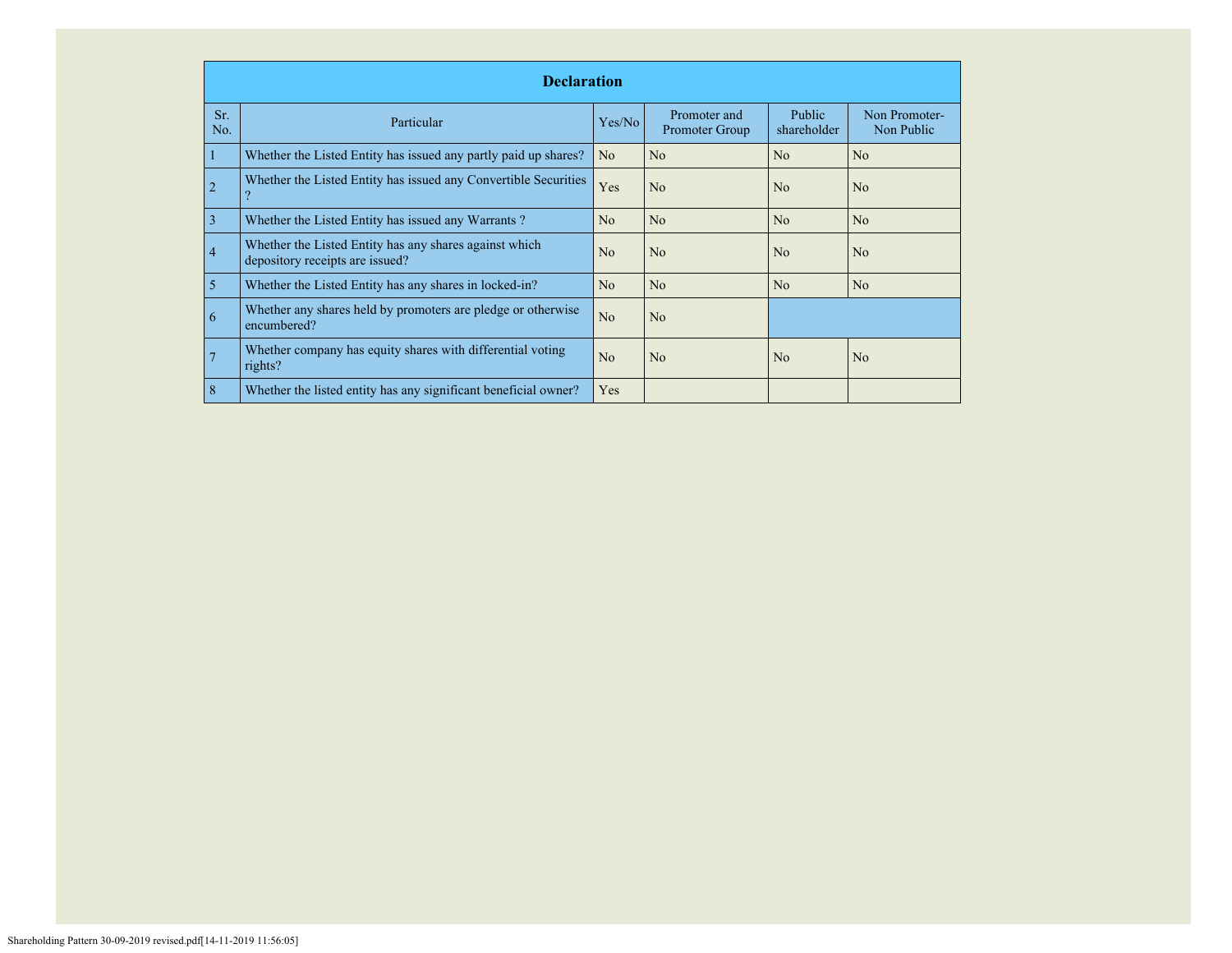|             | Table I - Summary Statement holding of specified securities |                       |                                  |                                 |                                                        |                                               |                                                        |                             |                                                                  |           |                                   |  |
|-------------|-------------------------------------------------------------|-----------------------|----------------------------------|---------------------------------|--------------------------------------------------------|-----------------------------------------------|--------------------------------------------------------|-----------------------------|------------------------------------------------------------------|-----------|-----------------------------------|--|
|             |                                                             |                       | No. of                           | No. Of<br>Partly                | No. Of                                                 | Shareholding<br>as a % of total<br>Total nos. |                                                        |                             | Number of Voting Rights held in each<br>class of securities (IX) |           |                                   |  |
| Category    | Category<br>$\alpha$ f                                      | Nos. Of               | fully paid                       | paid-<br>up                     | shares<br>underlying<br>Depository<br>Receipts<br>(VI) | shares held<br>$(VII) =$                      | no. of shares<br>(calculated as                        | No of Voting (XIV) Rights   |                                                                  |           |                                   |  |
| $($ $($ $)$ | shareholder<br>(II)                                         | shareholders<br>(III) | up equity<br>shares held<br>(IV) | equity<br>shares<br>held<br>(V) |                                                        | $(IV)+(V)+$<br>(VI)                           | per SCRR,<br>1957) (VIII)<br>As a $%$ of<br>$(A+B+C2)$ | Class eg:<br>$\overline{X}$ | Class<br>eg:y                                                    | Total     | Total as<br>$a\%$ of<br>$(A+B+C)$ |  |
| (A)         | Promoter<br>$\&$<br>Promoter<br>Group                       | 16                    | 156401389                        |                                 |                                                        | 156401389                                     | 68.99                                                  | 156401389                   |                                                                  | 156401389 | 68.99                             |  |
| (B)         | Public                                                      | 25048                 | 70304361                         |                                 |                                                        | 70304361                                      | 31.01                                                  | 70304361                    |                                                                  | 70304361  | 31.01                             |  |
| (C)         | <b>Non</b><br>Promoter-<br>Non Public                       |                       |                                  |                                 |                                                        |                                               |                                                        |                             |                                                                  |           |                                   |  |
| (C1)        | <b>Shares</b><br>underlying<br><b>DRs</b>                   |                       |                                  |                                 |                                                        |                                               |                                                        |                             |                                                                  |           |                                   |  |
| (C2)        | Shares held<br>by<br>Employee<br><b>Trusts</b>              |                       |                                  |                                 |                                                        |                                               |                                                        |                             |                                                                  |           |                                   |  |
|             | Total                                                       | 25064                 | 226705750                        |                                 |                                                        | 226705750                                     | 100                                                    | 226705750                   |                                                                  | 226705750 | 100                               |  |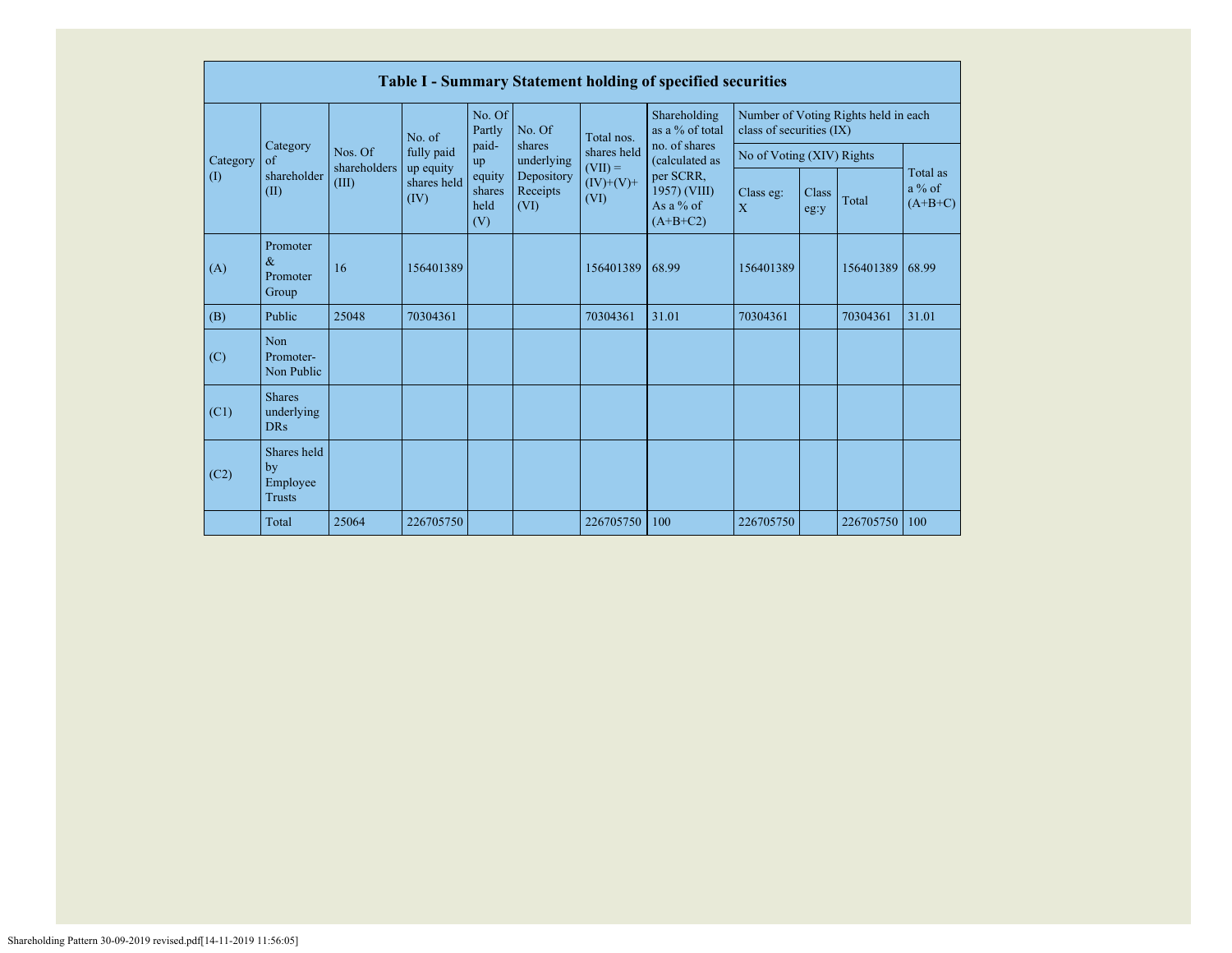|                            |                                                |                                                      |                                       |                                                                                                               | Table I - Summary Statement holding of specified securities                                |            |                                                           |                                                                               |                                                         |                                       |
|----------------------------|------------------------------------------------|------------------------------------------------------|---------------------------------------|---------------------------------------------------------------------------------------------------------------|--------------------------------------------------------------------------------------------|------------|-----------------------------------------------------------|-------------------------------------------------------------------------------|---------------------------------------------------------|---------------------------------------|
| Category                   | Category<br>of                                 | No. Of<br><b>Shares</b><br>Underlying<br>Outstanding | No. of<br><b>Shares</b><br>Underlying | No. Of Shares<br>Underlying<br>Outstanding<br>convertible<br>securities and<br>No. Of<br>Warrants (Xi)<br>(a) | Shareholding, as a %<br>assuming full<br>conversion of<br>convertible securities (         |            | Number of<br>Locked in<br>shares $(XII)$                  | Number of<br><b>Shares</b><br>pledged or<br>otherwise<br>encumbered<br>(XIII) |                                                         | Number of<br>equity shares<br>held in |
| $\left( \mathrm{I}\right)$ | shareholder<br>(II)                            | convertible<br>securities<br>(X)                     | Outstanding<br>Warrants<br>$(X_i)$    |                                                                                                               | as a percentage of<br>diluted share capital)<br>$(XI) = (VII)+(X) As a$<br>% of $(A+B+C2)$ | No.<br>(a) | As $a$<br>$%$ of<br>total<br><b>Shares</b><br>held<br>(b) | No.<br>(a)                                                                    | As a<br>$%$ of<br>total<br><b>Shares</b><br>held<br>(b) | dematerialized<br>form (XIV)          |
| (A)                        | Promoter<br>$\&$<br>Promoter<br>Group          |                                                      |                                       |                                                                                                               | 68.99                                                                                      |            |                                                           |                                                                               |                                                         | 156401389                             |
| (B)                        | Public                                         |                                                      |                                       |                                                                                                               | 31.01                                                                                      |            |                                                           |                                                                               |                                                         | 66829439                              |
| (C)                        | <b>Non</b><br>Promoter-<br>Non Public          |                                                      |                                       |                                                                                                               |                                                                                            |            |                                                           |                                                                               |                                                         |                                       |
| (C1)                       | <b>Shares</b><br>underlying<br>DRs             |                                                      |                                       |                                                                                                               |                                                                                            |            |                                                           |                                                                               |                                                         |                                       |
| (C2)                       | Shares held<br>by<br>Employee<br><b>Trusts</b> |                                                      |                                       |                                                                                                               |                                                                                            |            |                                                           |                                                                               |                                                         |                                       |
|                            | Total                                          |                                                      |                                       |                                                                                                               | 100                                                                                        |            |                                                           |                                                                               |                                                         | 223230828                             |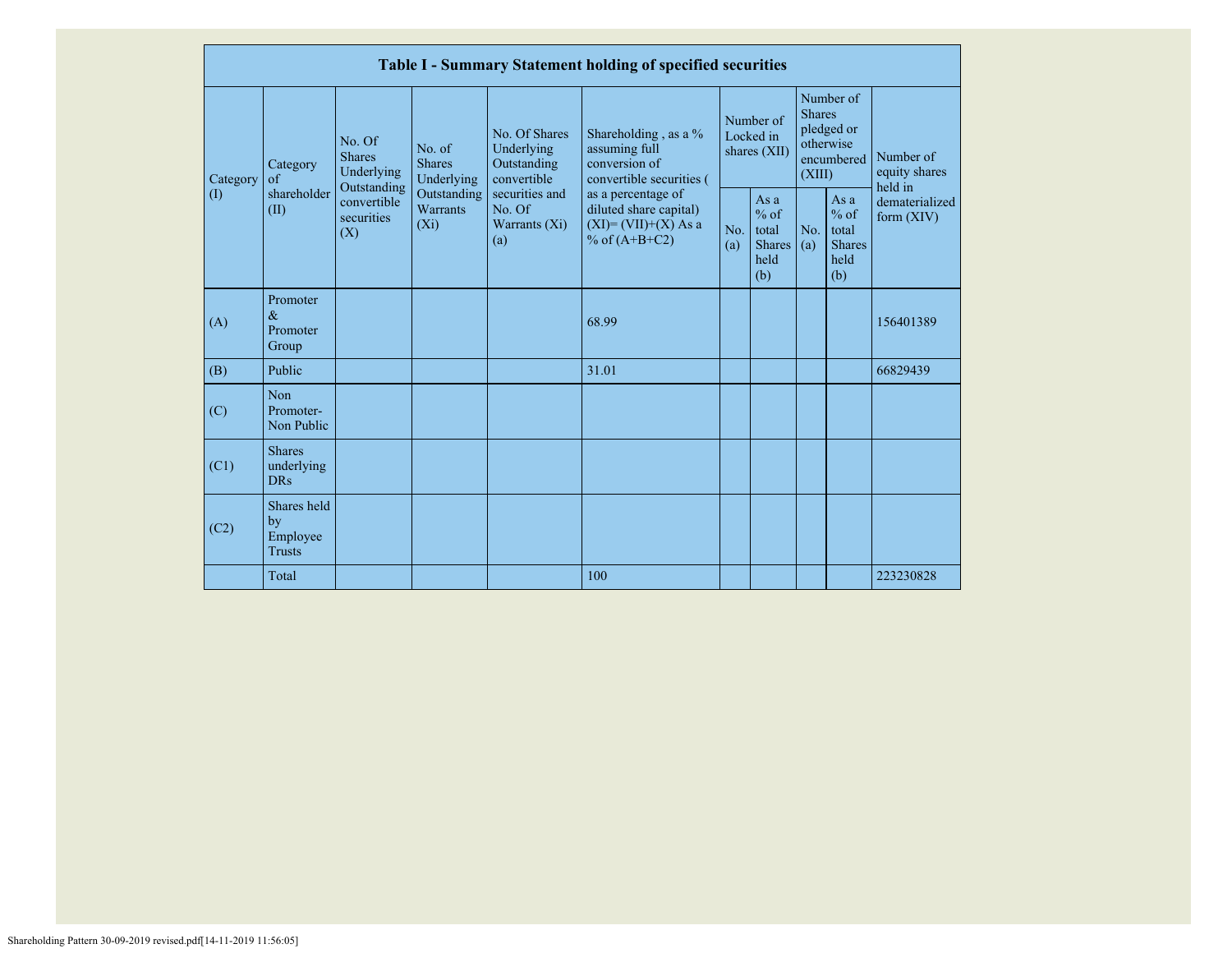|                                                                                                | Table II - Statement showing shareholding pattern of the Promoter and Promoter Group                    |                                  |                                                |                                                |                                              |                                                 |                                                                                                     |                           |               |                                      |                                             |
|------------------------------------------------------------------------------------------------|---------------------------------------------------------------------------------------------------------|----------------------------------|------------------------------------------------|------------------------------------------------|----------------------------------------------|-------------------------------------------------|-----------------------------------------------------------------------------------------------------|---------------------------|---------------|--------------------------------------|---------------------------------------------|
|                                                                                                |                                                                                                         |                                  |                                                | No.<br><b>Of</b>                               |                                              |                                                 | Shareholding<br>as a % of                                                                           | class of securities (IX)  |               | Number of Voting Rights held in each |                                             |
|                                                                                                |                                                                                                         |                                  | No. of                                         | Partly                                         | No. Of<br>shares                             | Total nos.                                      | total no. of<br>shares<br>(calculated<br>as per<br>SCRR,<br>1957) (VIII)<br>As a % of<br>$(A+B+C2)$ | No of Voting (XIV) Rights |               |                                      | Total                                       |
| Sr.                                                                                            | Category &<br>Name of the<br>Shareholders (I)                                                           | Nos. Of<br>shareholders<br>(III) | fully paid<br>up equity<br>shares held<br>(IV) | paid-<br>up<br>equity<br>shares<br>held<br>(V) | underlying<br>Depository<br>Receipts<br>(VI) | shares held<br>$(VII) =$<br>$(IV)+(V)+$<br>(VI) |                                                                                                     | Class eg:<br>X            | Class<br>eg:y | Total                                | as a $%$<br>of<br>Total<br>Voting<br>rights |
| $\mathbf{A}$                                                                                   | Table II - Statement showing shareholding pattern of the Promoter and Promoter Group                    |                                  |                                                |                                                |                                              |                                                 |                                                                                                     |                           |               |                                      |                                             |
| (1)                                                                                            | Indian                                                                                                  |                                  |                                                |                                                |                                              |                                                 |                                                                                                     |                           |               |                                      |                                             |
| (a)                                                                                            | Individuals/Hindu<br>undivided Family                                                                   | $\overline{9}$                   | 66242339                                       |                                                |                                              | 66242339                                        | 29.22                                                                                               | 66242339                  |               | 66242339                             | 29.22                                       |
| (d)                                                                                            | Any Other<br>(specify)                                                                                  | $\overline{7}$                   | 90159050                                       |                                                |                                              | 90159050                                        | 39.77                                                                                               | 90159050                  |               | 90159050                             | 39.77                                       |
| Sub-Total<br>(A)(1)                                                                            |                                                                                                         | 16                               | 156401389                                      |                                                |                                              | 156401389                                       | 68.99                                                                                               | 156401389                 |               | 156401389                            | 68.99                                       |
| (2)                                                                                            | Foreign                                                                                                 |                                  |                                                |                                                |                                              |                                                 |                                                                                                     |                           |               |                                      |                                             |
| Total<br>Shareholding<br>of Promoter<br>and<br>Promoter<br>Group $(A)=$<br>$(A)(1)+(A)$<br>(2) |                                                                                                         | 16                               | 156401389                                      |                                                |                                              | 156401389                                       | 68.99                                                                                               | 156401389                 |               | 156401389                            | 68.99                                       |
| $\, {\bf B}$                                                                                   | Table III - Statement showing shareholding pattern of the Public shareholder                            |                                  |                                                |                                                |                                              |                                                 |                                                                                                     |                           |               |                                      |                                             |
| (1)                                                                                            | Institutions                                                                                            |                                  |                                                |                                                |                                              |                                                 |                                                                                                     |                           |               |                                      |                                             |
| (a)                                                                                            | <b>Mutual Funds</b>                                                                                     | $\boldsymbol{2}$                 | 20120                                          |                                                |                                              | 20120                                           | 0.01                                                                                                | 20120                     |               | 20120                                | 0.01                                        |
| (f)                                                                                            | Financial<br>Institutions/<br><b>Banks</b>                                                              | 5                                | 19500                                          |                                                |                                              | 19500                                           | 0.01                                                                                                | 19500                     |               | 19500                                | 0.01                                        |
| Sub-Total<br>(B)(1)                                                                            |                                                                                                         | $\overline{7}$                   | 39620                                          |                                                |                                              | 39620                                           | 0.02                                                                                                | 39620                     |               | 39620                                | 0.02                                        |
| (3)                                                                                            | Non-institutions                                                                                        |                                  |                                                |                                                |                                              |                                                 |                                                                                                     |                           |               |                                      |                                             |
| (a(i))                                                                                         | Individuals -<br>i.Individual<br>shareholders<br>holding nominal<br>share capital up<br>to Rs. 2 lakhs. | 23353                            | 48820760                                       |                                                |                                              | 48820760                                        | 21.53                                                                                               | 48820760                  |               | 48820760                             | 21.53                                       |
|                                                                                                | Individuals - ii.<br>Individual                                                                         |                                  |                                                |                                                |                                              |                                                 |                                                                                                     |                           |               |                                      |                                             |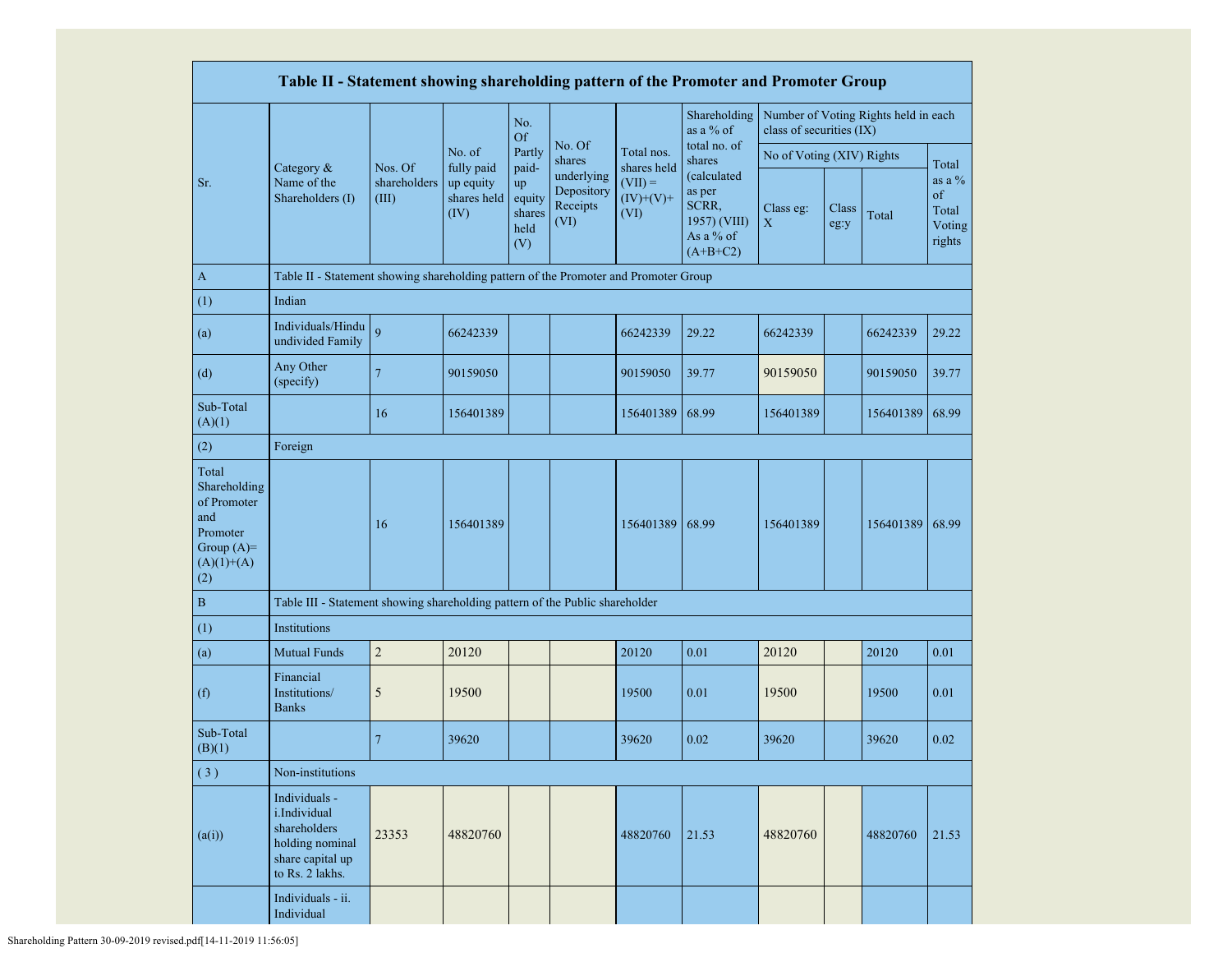| (a(ii))                                                                       | shareholders<br>holding nominal<br>share capital in<br>excess of Rs. 2<br>lakhs.              | 13    | 4264589   |  | 4264589   | 1.88         | 4264589   | 4264589   | 1.88           |
|-------------------------------------------------------------------------------|-----------------------------------------------------------------------------------------------|-------|-----------|--|-----------|--------------|-----------|-----------|----------------|
| (b)                                                                           | NBFCs registered<br>with RBI                                                                  |       | 200       |  | 200       | $\mathbf{0}$ | 200       | 200       | $\overline{0}$ |
| (e)                                                                           | Any Other<br>(specify)                                                                        | 1674  | 17179192  |  | 17179192  | 7.58         | 17179192  | 17179192  | 7.58           |
| Sub-Total<br>(B)(3)                                                           |                                                                                               | 25041 | 70264741  |  | 70264741  | 30.99        | 70264741  | 70264741  | 30.99          |
| <b>Total Public</b><br>Shareholding<br>$(B)= (B)(1) +$<br>$(B)(2)+(B)$<br>(3) |                                                                                               | 25048 | 70304361  |  | 70304361  | 31.01        | 70304361  | 70304361  | 31.01          |
| $\mathbf C$                                                                   | Table IV - Statement showing shareholding pattern of the Non Promoter- Non Public shareholder |       |           |  |           |              |           |           |                |
| Total (<br>$A+B+C2$ )                                                         |                                                                                               | 25064 | 226705750 |  | 226705750 | 100          | 226705750 | 226705750 | 100            |
| Total<br>$(A+B+C)$                                                            |                                                                                               | 25064 | 226705750 |  | 226705750 | 100          | 226705750 | 226705750 | 100            |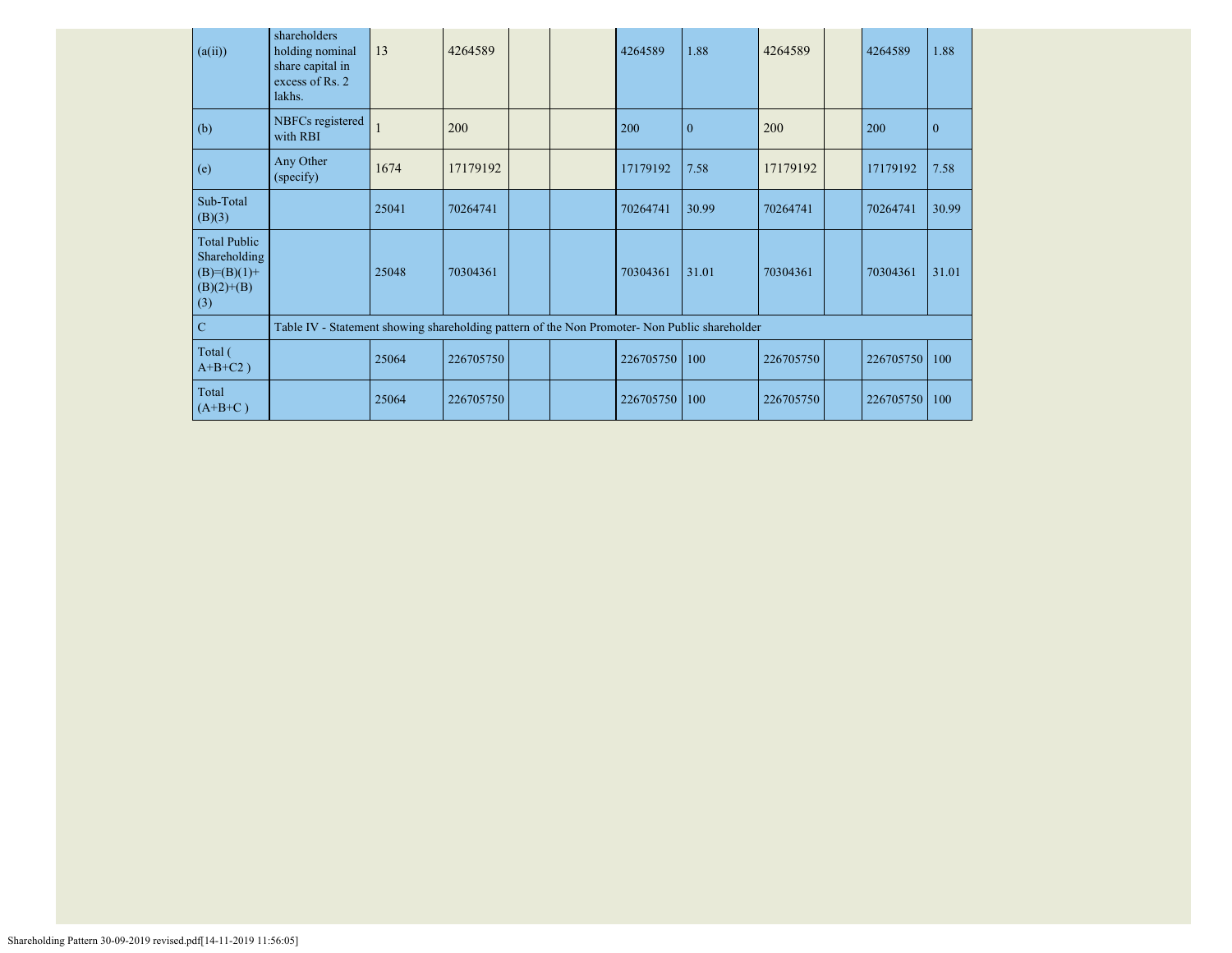|                                                                                         | Table II - Statement showing shareholding pattern of the Promoter and Promoter Group |                                       |                                                                |                                                                                      |                                        |                                                         |            |                                                                               |                                       |  |
|-----------------------------------------------------------------------------------------|--------------------------------------------------------------------------------------|---------------------------------------|----------------------------------------------------------------|--------------------------------------------------------------------------------------|----------------------------------------|---------------------------------------------------------|------------|-------------------------------------------------------------------------------|---------------------------------------|--|
|                                                                                         | No. Of<br><b>Shares</b><br>Underlying                                                | No. of<br><b>Shares</b><br>Underlying | No. Of Shares<br>Underlying<br>Outstanding                     | Shareholding, as a %<br>assuming full conversion of<br>convertible securities (as a  | Number of<br>Locked in<br>shares (XII) |                                                         |            | Number of<br><b>Shares</b><br>pledged or<br>otherwise<br>encumbered<br>(XIII) | Number of<br>equity shares<br>held in |  |
| Sr.                                                                                     | Outstanding<br>convertible<br>securities<br>(X)                                      | Outstanding<br>Warrants<br>$(X_i)$    | convertible<br>securities and<br>No. Of Warrants<br>$(Xi)$ (a) | percentage of diluted share<br>capital) (XI)= $(VII)+(X)$ As<br>a % of $(A+B+C2)$    |                                        | As a<br>$%$ of<br>total<br><b>Shares</b><br>held<br>(b) | No.<br>(a) | As a<br>$%$ of<br>total<br><b>Shares</b><br>held<br>(b)                       | dematerialized<br>form (XIV)          |  |
| $\mathbf{A}$                                                                            |                                                                                      |                                       |                                                                | Table II - Statement showing shareholding pattern of the Promoter and Promoter Group |                                        |                                                         |            |                                                                               |                                       |  |
| (1)                                                                                     | Indian                                                                               |                                       |                                                                |                                                                                      |                                        |                                                         |            |                                                                               |                                       |  |
| (a)                                                                                     |                                                                                      |                                       |                                                                | 29.22                                                                                |                                        |                                                         |            |                                                                               | 66242339                              |  |
| (d)                                                                                     |                                                                                      |                                       |                                                                | 39.77                                                                                |                                        |                                                         |            |                                                                               | 90159050                              |  |
| Sub-Total (A)<br>(1)                                                                    |                                                                                      |                                       |                                                                | 68.99                                                                                |                                        |                                                         |            |                                                                               | 156401389                             |  |
| (2)                                                                                     | Foreign                                                                              |                                       |                                                                |                                                                                      |                                        |                                                         |            |                                                                               |                                       |  |
| Total<br>Shareholding<br>of Promoter<br>and Promoter<br>Group $(A)=$<br>$(A)(1)+(A)(2)$ |                                                                                      |                                       |                                                                | 68.99                                                                                |                                        |                                                         |            |                                                                               | 156401389                             |  |
| $\, {\bf B}$                                                                            |                                                                                      |                                       |                                                                | Table III - Statement showing shareholding pattern of the Public shareholder         |                                        |                                                         |            |                                                                               |                                       |  |
| (1)                                                                                     | Institutions                                                                         |                                       |                                                                |                                                                                      |                                        |                                                         |            |                                                                               |                                       |  |
| (a)                                                                                     |                                                                                      |                                       |                                                                | 0.01                                                                                 |                                        |                                                         |            |                                                                               | 8870                                  |  |
| (f)                                                                                     |                                                                                      |                                       |                                                                | 0.01                                                                                 |                                        |                                                         |            |                                                                               | 9250                                  |  |
| Sub-Total (B)<br>(1)                                                                    |                                                                                      |                                       |                                                                | 0.02                                                                                 |                                        |                                                         |            |                                                                               | 18120                                 |  |
| (3)                                                                                     | Non-institutions                                                                     |                                       |                                                                |                                                                                      |                                        |                                                         |            |                                                                               |                                       |  |
| (a(i))                                                                                  |                                                                                      |                                       |                                                                | 21.53                                                                                |                                        |                                                         |            |                                                                               | 45380958                              |  |
| (a(ii))                                                                                 |                                                                                      |                                       |                                                                | 1.88                                                                                 |                                        |                                                         |            |                                                                               | 4264589                               |  |
| (b)                                                                                     |                                                                                      |                                       |                                                                | $\boldsymbol{0}$                                                                     |                                        |                                                         |            |                                                                               | 200                                   |  |
| (e)                                                                                     |                                                                                      |                                       |                                                                | 7.58                                                                                 |                                        |                                                         |            |                                                                               | 17165572                              |  |
| Sub-Total (B)<br>(3)                                                                    |                                                                                      |                                       |                                                                | 30.99                                                                                |                                        |                                                         |            |                                                                               | 66811319                              |  |
| <b>Total Public</b><br>Shareholding<br>31.01<br>$(B)= (B)(1) +$                         |                                                                                      |                                       |                                                                |                                                                                      |                                        | 66829439                                                |            |                                                                               |                                       |  |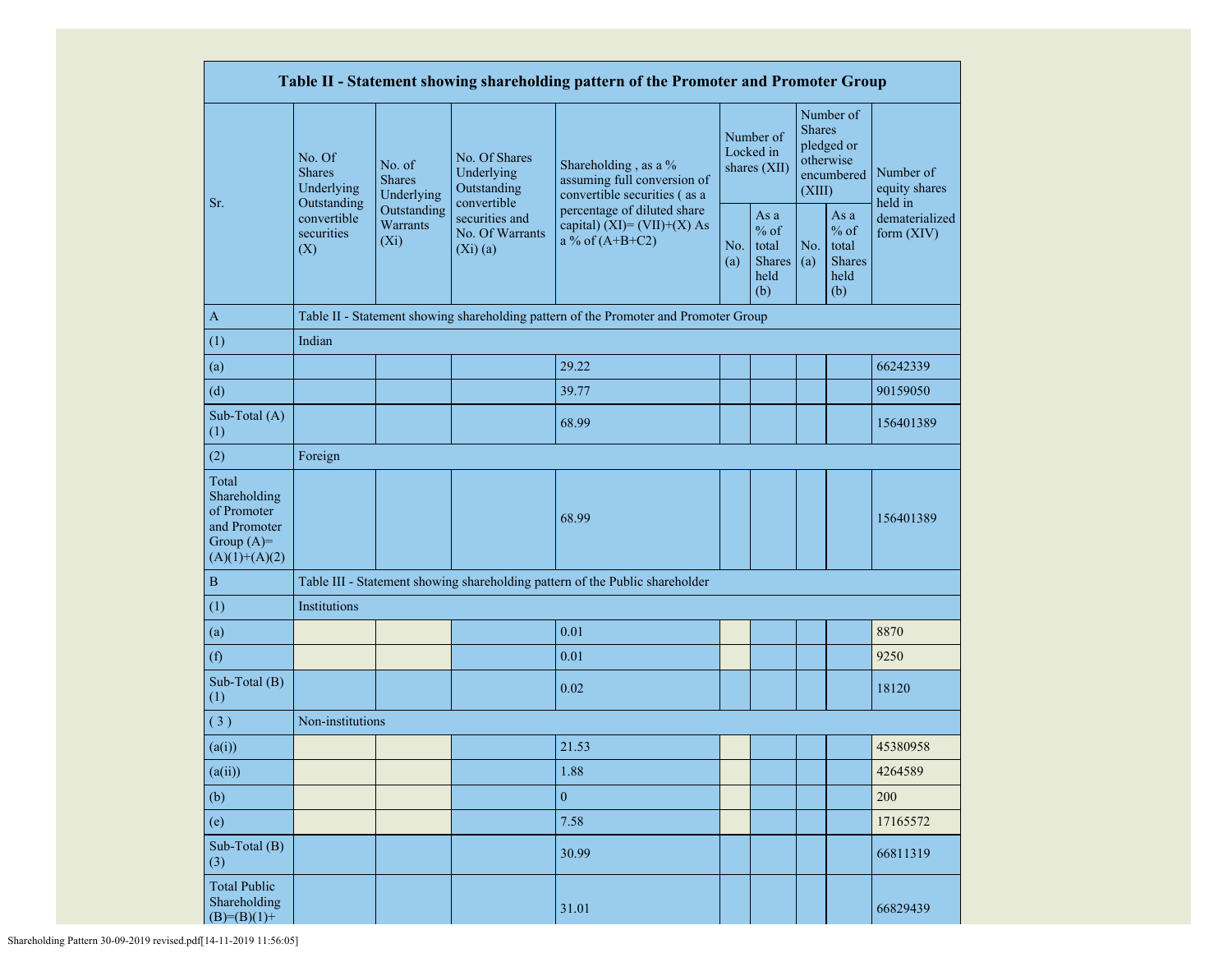| $(B)(2)+(B)(3)$       |                                                                                               |  |  |     |  |  |  |           |
|-----------------------|-----------------------------------------------------------------------------------------------|--|--|-----|--|--|--|-----------|
|                       | Table IV - Statement showing shareholding pattern of the Non Promoter- Non Public shareholder |  |  |     |  |  |  |           |
| Total (<br>$A+B+C2$ ) |                                                                                               |  |  | 100 |  |  |  | 223230828 |
| Total $(A+B+C)$       |                                                                                               |  |  | 100 |  |  |  | 223230828 |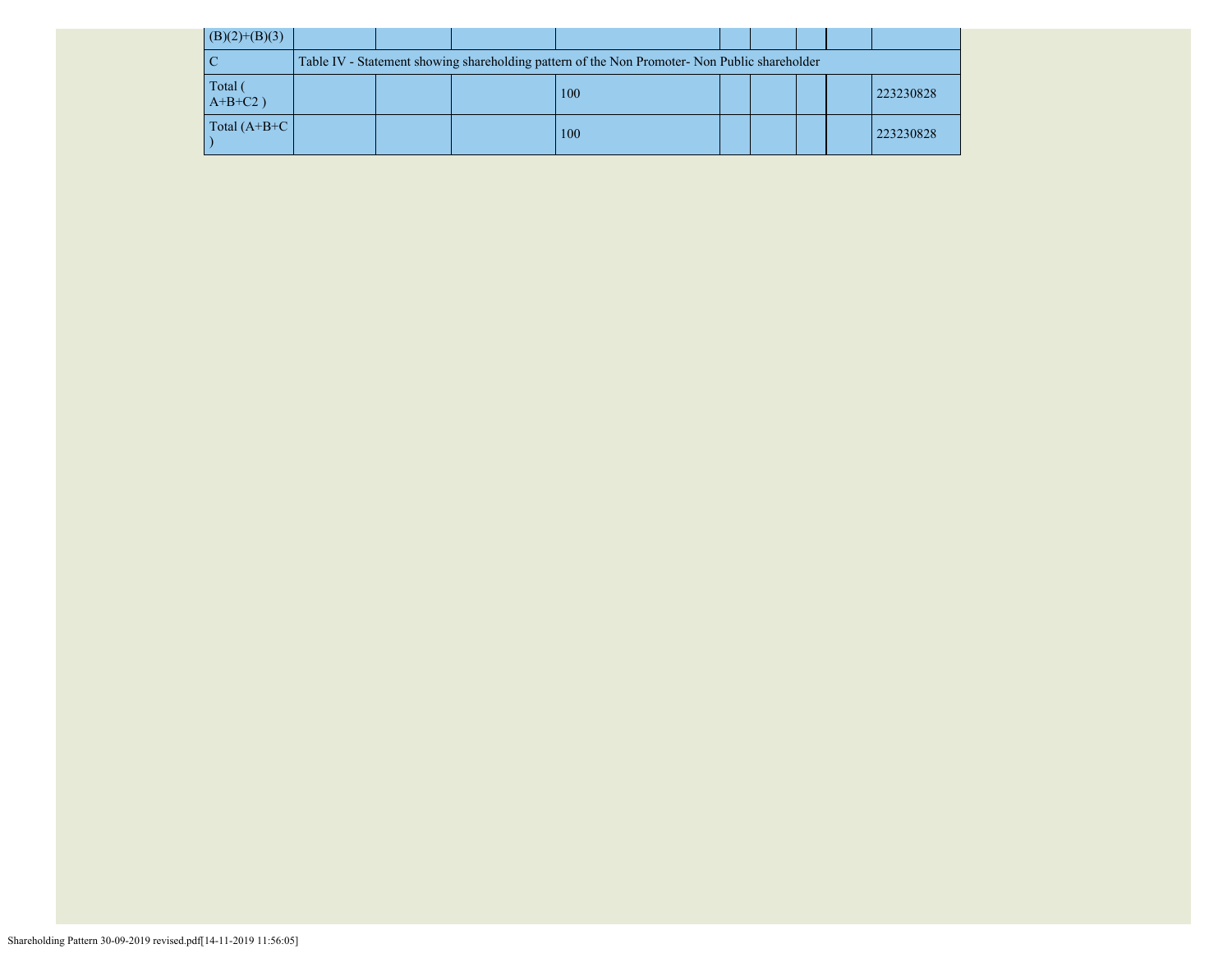| <b>Individuals/Hindu undivided Family</b>                                                                            |                            |                                                               |                         |                  |                            |              |                         |
|----------------------------------------------------------------------------------------------------------------------|----------------------------|---------------------------------------------------------------|-------------------------|------------------|----------------------------|--------------|-------------------------|
| Searial No.                                                                                                          | $\mathbf{1}$               | $\overline{c}$                                                | $\overline{\mathbf{3}}$ | $\overline{4}$   | 5                          | 6            | $\sqrt{ }$              |
| Name of the<br>Shareholders (I)                                                                                      | Umeshkumar<br>Nandlal More | Niraj Kumar<br>More                                           | Premlata More           | <b>Yash More</b> | Aman<br>Nirajkumar<br>More | Pallavi More | Niraj Kumar<br>More Huf |
| PAN(II)                                                                                                              | AACPM6443R                 | AADPM7225Q                                                    | AANPM5792L              | CNYPM7175B       | CNYPM7177D                 | AEDPM0567P   | AAAHN2180A              |
| No. of fully paid<br>up equity shares<br>held (IV)                                                                   | 22805999                   | 17852106                                                      | 12724455                | 4835620          | 4654500                    | 3149409      | 173650                  |
| No. Of Partly<br>paid-up equity<br>shares held (V)                                                                   |                            |                                                               |                         |                  |                            |              |                         |
| No. Of shares<br>underlying<br>Depository<br>Receipts (VI)                                                           |                            |                                                               |                         |                  |                            |              |                         |
| Total nos. shares<br>held $(VII) =$<br>$(IV)+(V)+(VI)$                                                               | 22805999                   | 17852106                                                      | 12724455                | 4835620          | 4654500                    | 3149409      | 173650                  |
| Shareholding as a<br>% of total no. of<br>shares (calculated<br>as per SCRR,<br>1957) (VIII) As a<br>% of $(A+B+C2)$ | 10.06                      | 7.87                                                          | 5.61                    | 2.13             | 2.05                       | 1.39         | 0.08                    |
|                                                                                                                      |                            | Number of Voting Rights held in each class of securities (IX) |                         |                  |                            |              |                         |
| Class eg: $X$                                                                                                        | 22805999                   | 17852106                                                      | 12724455                | 4835620          | 4654500                    | 3149409      | 173650                  |
| Class eg:y                                                                                                           |                            |                                                               |                         |                  |                            |              |                         |
| Total                                                                                                                | 22805999                   | 17852106                                                      | 12724455                | 4835620          | 4654500                    | 3149409      | 173650                  |
| Total as a % of<br><b>Total Voting</b><br>rights                                                                     | 10.06                      | 7.87                                                          | 5.61                    | 2.13             | 2.05                       | 1.39         | 0.08                    |
| No. Of Shares<br>Underlying<br>Outstanding<br>convertible<br>securities $(X)$                                        |                            |                                                               |                         |                  |                            |              |                         |
| No. of Shares<br>Underlying<br>Outstanding<br>Warrants (Xi)                                                          |                            |                                                               |                         |                  |                            |              |                         |
| No. Of Shares<br>Underlying<br>Outstanding<br>convertible                                                            |                            |                                                               |                         |                  |                            |              |                         |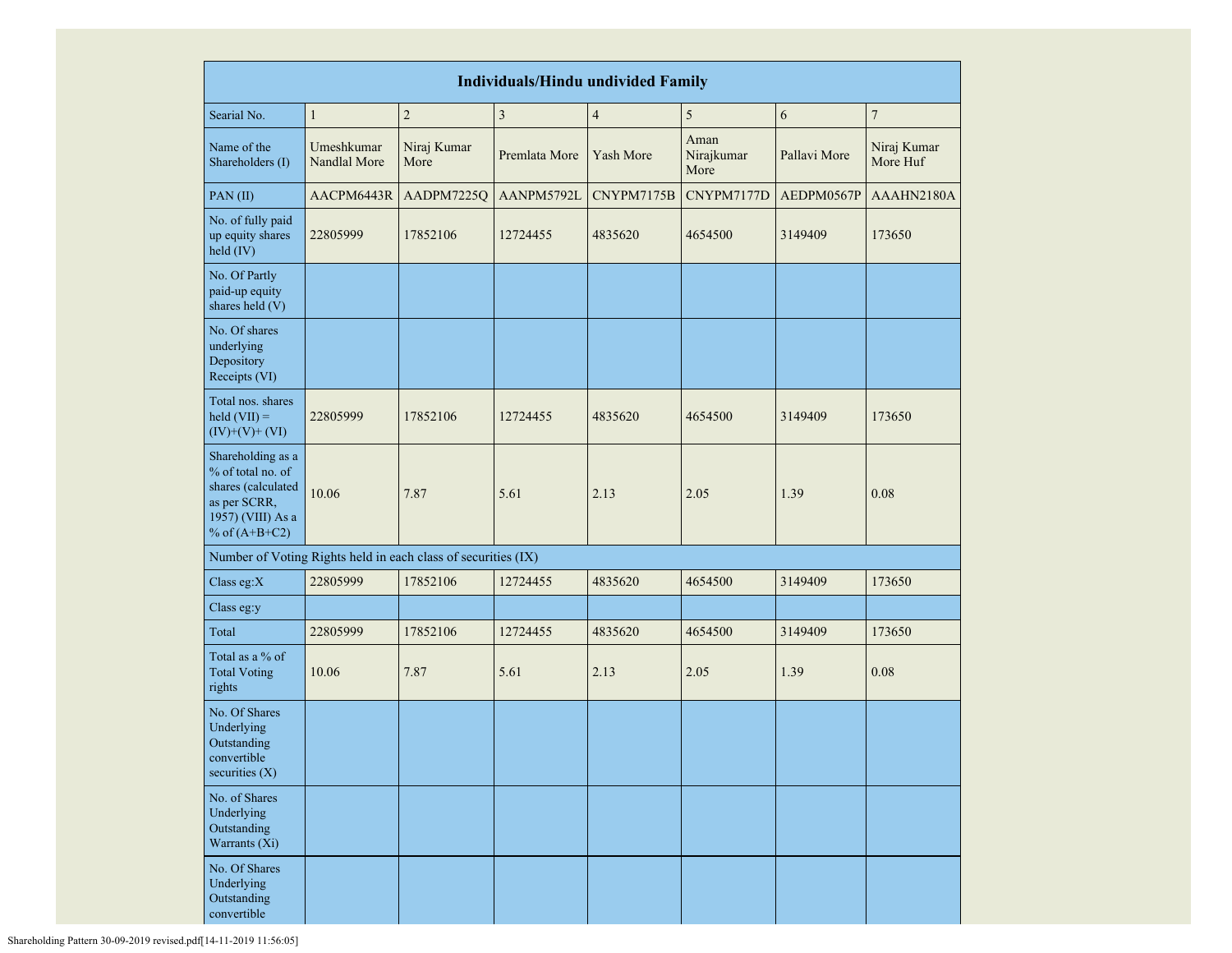| securities and No.<br>Of Warrants (Xi)<br>(a)                                                                                                                                            |          |          |          |         |         |         |        |
|------------------------------------------------------------------------------------------------------------------------------------------------------------------------------------------|----------|----------|----------|---------|---------|---------|--------|
| Shareholding, as<br>a % assuming full<br>conversion of<br>convertible<br>securities (as a<br>percentage of<br>diluted share<br>capital) (XI)=<br>$(VII)+(Xi)(a) As$<br>a % of $(A+B+C2)$ | 10.06    | 7.87     | 5.61     | 2.13    | 2.05    | 1.39    | 0.08   |
| Number of Locked in shares (XII)                                                                                                                                                         |          |          |          |         |         |         |        |
| No. (a)                                                                                                                                                                                  |          |          |          |         |         |         |        |
| As a % of total<br>Shares held (b)                                                                                                                                                       |          |          |          |         |         |         |        |
| Number of Shares pledged or otherwise encumbered (XIII)                                                                                                                                  |          |          |          |         |         |         |        |
| No. (a)                                                                                                                                                                                  |          |          |          |         |         |         |        |
| As a % of total<br>Shares held (b)                                                                                                                                                       |          |          |          |         |         |         |        |
| Number of equity<br>shares held in<br>dematerialized<br>form (XIV)                                                                                                                       | 22805999 | 17852106 | 12724455 | 4835620 | 4654500 | 3149409 | 173650 |
| Reason for not providing PAN                                                                                                                                                             |          |          |          |         |         |         |        |
| Reason for not<br>providing PAN                                                                                                                                                          |          |          |          |         |         |         |        |
| Shareholder type                                                                                                                                                                         |          |          |          |         |         |         |        |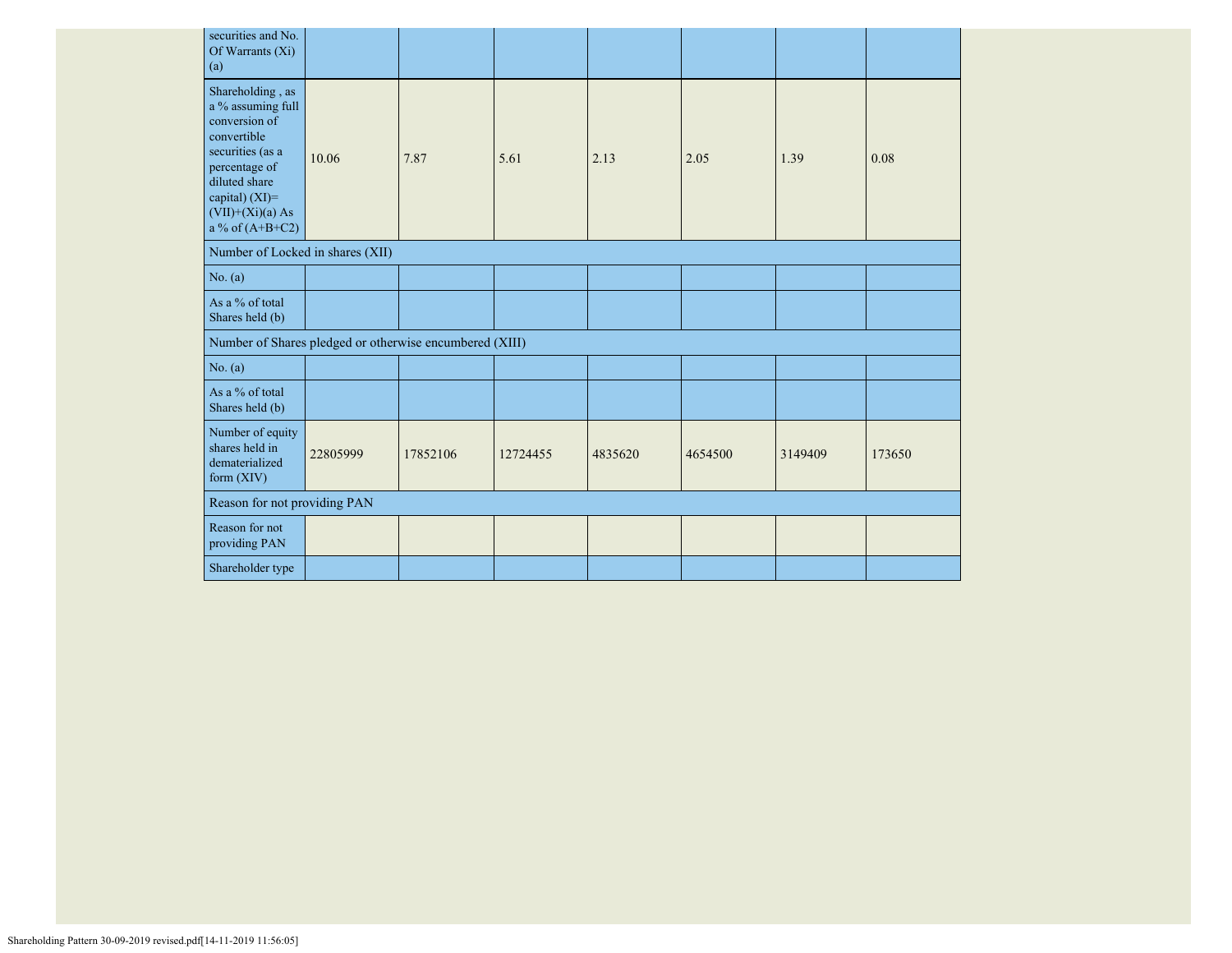| <b>Individuals/Hindu undivided Family</b>                                                                            |                                                               |                  |                       |  |  |  |  |  |  |
|----------------------------------------------------------------------------------------------------------------------|---------------------------------------------------------------|------------------|-----------------------|--|--|--|--|--|--|
| Searial No.                                                                                                          | $\,8\,$                                                       | $\boldsymbol{9}$ |                       |  |  |  |  |  |  |
| Name of the<br>Shareholders (I)                                                                                      | Rameshkumar Radhakishan More                                  | Vinod R Haritwal | Click here to go back |  |  |  |  |  |  |
| PAN(II)                                                                                                              | AADPM7235N                                                    | AAAPH0577K       | Total                 |  |  |  |  |  |  |
| No. of fully paid<br>up equity shares<br>held (IV)                                                                   | 21600                                                         | 25000            | 66242339              |  |  |  |  |  |  |
| No. Of Partly paid-<br>up equity shares<br>held (V)                                                                  |                                                               |                  |                       |  |  |  |  |  |  |
| No. Of shares<br>underlying<br>Depository<br>Receipts (VI)                                                           |                                                               |                  |                       |  |  |  |  |  |  |
| Total nos. shares<br>held $(VII) = (IV) +$<br>$(V)$ + $(VI)$                                                         | 21600                                                         | 25000            | 66242339              |  |  |  |  |  |  |
| Shareholding as a<br>% of total no. of<br>shares (calculated<br>as per SCRR,<br>1957) (VIII) As a<br>% of $(A+B+C2)$ | 0.01                                                          | 0.01             | 29.22                 |  |  |  |  |  |  |
|                                                                                                                      | Number of Voting Rights held in each class of securities (IX) |                  |                       |  |  |  |  |  |  |
| Class eg:X                                                                                                           | 21600                                                         | 25000            | 66242339              |  |  |  |  |  |  |
| Class eg:y                                                                                                           |                                                               |                  |                       |  |  |  |  |  |  |
| Total                                                                                                                | 21600                                                         | 25000            | 66242339              |  |  |  |  |  |  |
| Total as a % of<br><b>Total Voting rights</b>                                                                        | 0.01                                                          | 0.01             | 29.22                 |  |  |  |  |  |  |
| No. Of Shares<br>Underlying<br>Outstanding<br>convertible<br>securities $(X)$                                        |                                                               |                  |                       |  |  |  |  |  |  |
| No. of Shares<br>Underlying<br>Outstanding<br>Warrants (Xi)                                                          |                                                               |                  |                       |  |  |  |  |  |  |
| No. Of Shares<br>Underlying<br>Outstanding<br>convertible<br>securities and No.<br>Of Warrants (Xi)                  |                                                               |                  |                       |  |  |  |  |  |  |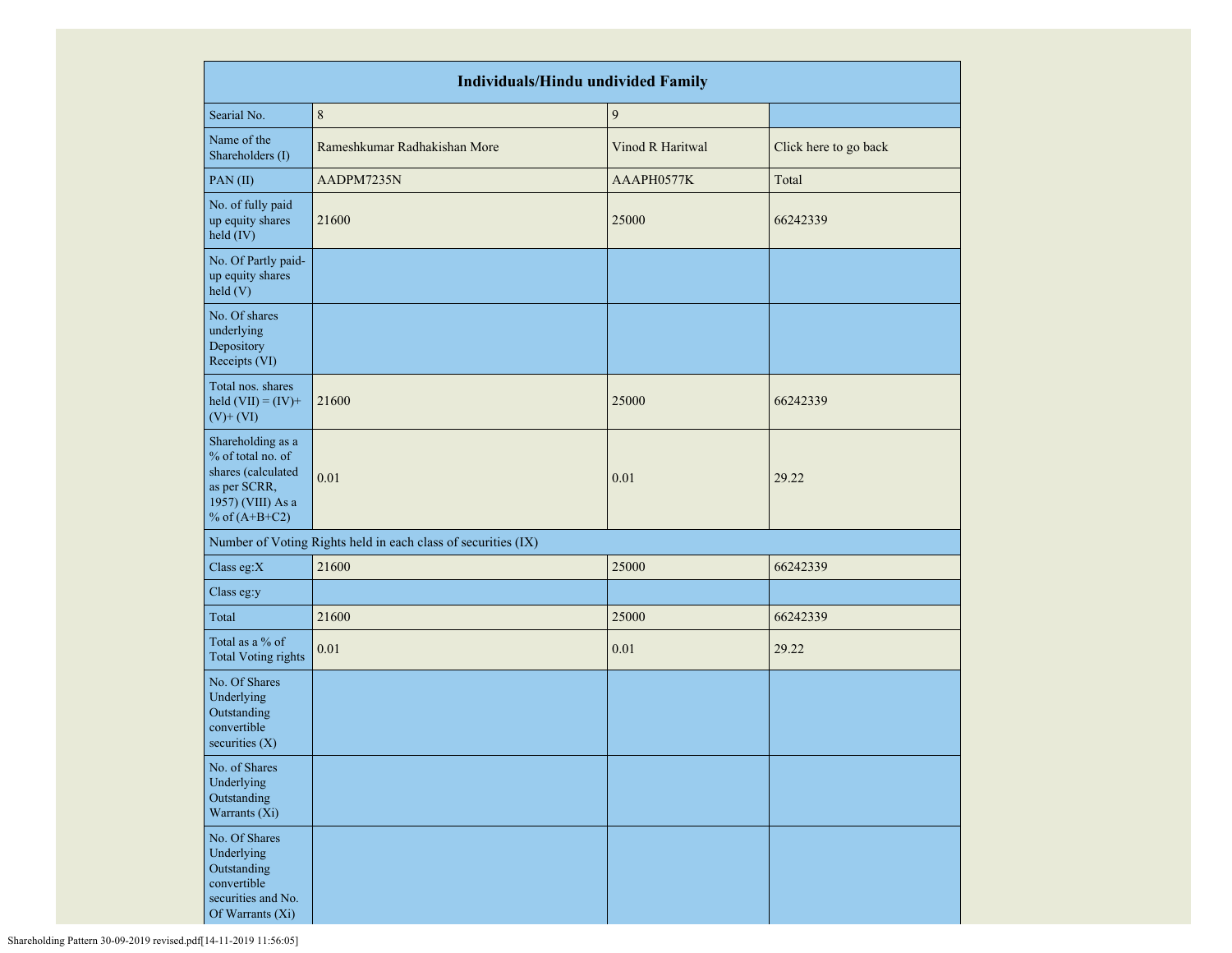| (a)                                                                                                                                                                                      |                                                         |       |          |
|------------------------------------------------------------------------------------------------------------------------------------------------------------------------------------------|---------------------------------------------------------|-------|----------|
| Shareholding, as a<br>% assuming full<br>conversion of<br>convertible<br>securities (as a<br>percentage of<br>diluted share<br>capital) (XI)=<br>$(VII)+(Xi)(a)$ As a<br>% of $(A+B+C2)$ | 0.01                                                    | 0.01  | 29.22    |
| Number of Locked in shares (XII)                                                                                                                                                         |                                                         |       |          |
| No. (a)                                                                                                                                                                                  |                                                         |       |          |
| As a % of total<br>Shares held (b)                                                                                                                                                       |                                                         |       |          |
|                                                                                                                                                                                          | Number of Shares pledged or otherwise encumbered (XIII) |       |          |
| No. (a)                                                                                                                                                                                  |                                                         |       |          |
| As a % of total<br>Shares held (b)                                                                                                                                                       |                                                         |       |          |
| Number of equity<br>shares held in<br>dematerialized<br>form $(XIV)$                                                                                                                     | 21600                                                   | 25000 | 66242339 |
| Reason for not providing PAN                                                                                                                                                             |                                                         |       |          |
| Reason for not<br>providing PAN                                                                                                                                                          |                                                         |       |          |
| Shareholder type                                                                                                                                                                         |                                                         |       |          |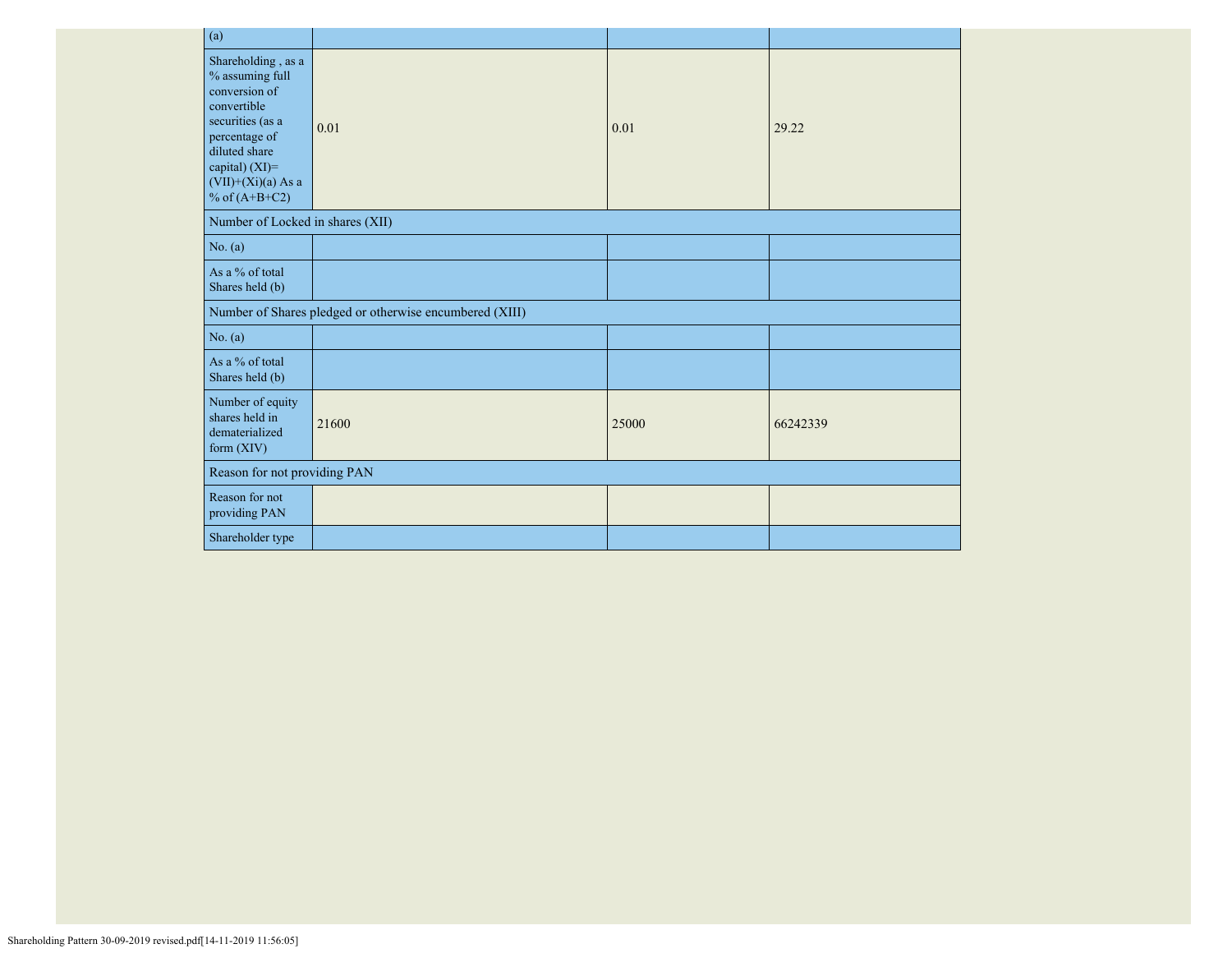| <b>Any Other (specify)</b>                                                                                           |                                              |                             |                                                                 |                            |                            |                            |                            |  |  |  |  |  |
|----------------------------------------------------------------------------------------------------------------------|----------------------------------------------|-----------------------------|-----------------------------------------------------------------|----------------------------|----------------------------|----------------------------|----------------------------|--|--|--|--|--|
| Searial No.                                                                                                          | $\mathbf{1}$                                 | $\overline{2}$              | 3                                                               | $\overline{4}$             | 5                          | 6                          | $\overline{7}$             |  |  |  |  |  |
| Category                                                                                                             | Person Acting<br>in Concert                  | Person Acting<br>in Concert | <b>Bodies</b><br>Corporate                                      | <b>Bodies</b><br>Corporate | <b>Bodies</b><br>Corporate | <b>Bodies</b><br>Corporate | <b>Bodies</b><br>Corporate |  |  |  |  |  |
| Name of the<br>Shareholders (I)                                                                                      | Shivani<br>Manisha<br>Dujodwala<br>Rajgarhia |                             | Poona Bottling<br>Ridhi Sidhi Ltd<br>Company<br>Private Limited |                            | Growel<br>Projects Llp     | Radhakishan<br>Nandlal Llp |                            |  |  |  |  |  |
| PAN(II)                                                                                                              | AADPR1328M                                   | AABPD3368F                  | AABCP0317K                                                      | AAACR3412N                 | AAQFG4670A                 | AASFR8892B                 | AAPFB4397Q                 |  |  |  |  |  |
| No. of the<br>Shareholders (I)                                                                                       | $\mathbf{1}$                                 | $\mathbf{1}$                | $\mathbf{1}$                                                    | $\mathbf{1}$               | $\mathbf{1}$               | 1                          | 1                          |  |  |  |  |  |
| No. of fully paid<br>up equity shares<br>held $(IV)$                                                                 | 695000                                       | 482500                      | 42796430                                                        | 32359000                   | 12558000<br>1088120        |                            | 180000                     |  |  |  |  |  |
| No. Of Partly paid-<br>up equity shares<br>held(V)                                                                   |                                              |                             |                                                                 |                            |                            |                            |                            |  |  |  |  |  |
| No. Of shares<br>underlying<br>Depository<br>Receipts (VI)                                                           |                                              |                             |                                                                 |                            |                            |                            |                            |  |  |  |  |  |
| Total nos. shares<br>held $(VII) = (IV) +$<br>$(V)$ + $(VI)$                                                         | 695000                                       | 482500                      | 42796430<br>32359000                                            |                            | 12558000                   | 1088120                    | 180000                     |  |  |  |  |  |
| Shareholding as a<br>% of total no. of<br>shares (calculated<br>as per SCRR,<br>1957) (VIII) As a<br>% of $(A+B+C2)$ | 0.31<br>0.21                                 |                             | 18.88                                                           | 14.27                      | 5.54                       | 0.48                       | 0.08                       |  |  |  |  |  |
| Number of Voting Rights held in each class of securities (IX)                                                        |                                              |                             |                                                                 |                            |                            |                            |                            |  |  |  |  |  |
| Class eg: X                                                                                                          | 695000                                       | 482500                      | 42796430                                                        | 32359000                   | 12558000                   | 1088120                    | 180000                     |  |  |  |  |  |
| Class eg:y                                                                                                           |                                              |                             |                                                                 |                            |                            |                            |                            |  |  |  |  |  |
| Total                                                                                                                | 695000                                       | 482500                      | 42796430                                                        | 32359000                   | 12558000                   | 1088120                    | 180000                     |  |  |  |  |  |
| Total as a % of<br><b>Total Voting rights</b>                                                                        | 0.31                                         | 0.21                        | 18.88                                                           | 14.27                      | 5.54                       | 0.48                       | $0.08\,$                   |  |  |  |  |  |
| No. Of Shares<br>Underlying<br>Outstanding<br>convertible<br>securities (X)                                          |                                              |                             |                                                                 |                            |                            |                            |                            |  |  |  |  |  |
| No. of Shares<br>Underlying<br>Outstanding                                                                           |                                              |                             |                                                                 |                            |                            |                            |                            |  |  |  |  |  |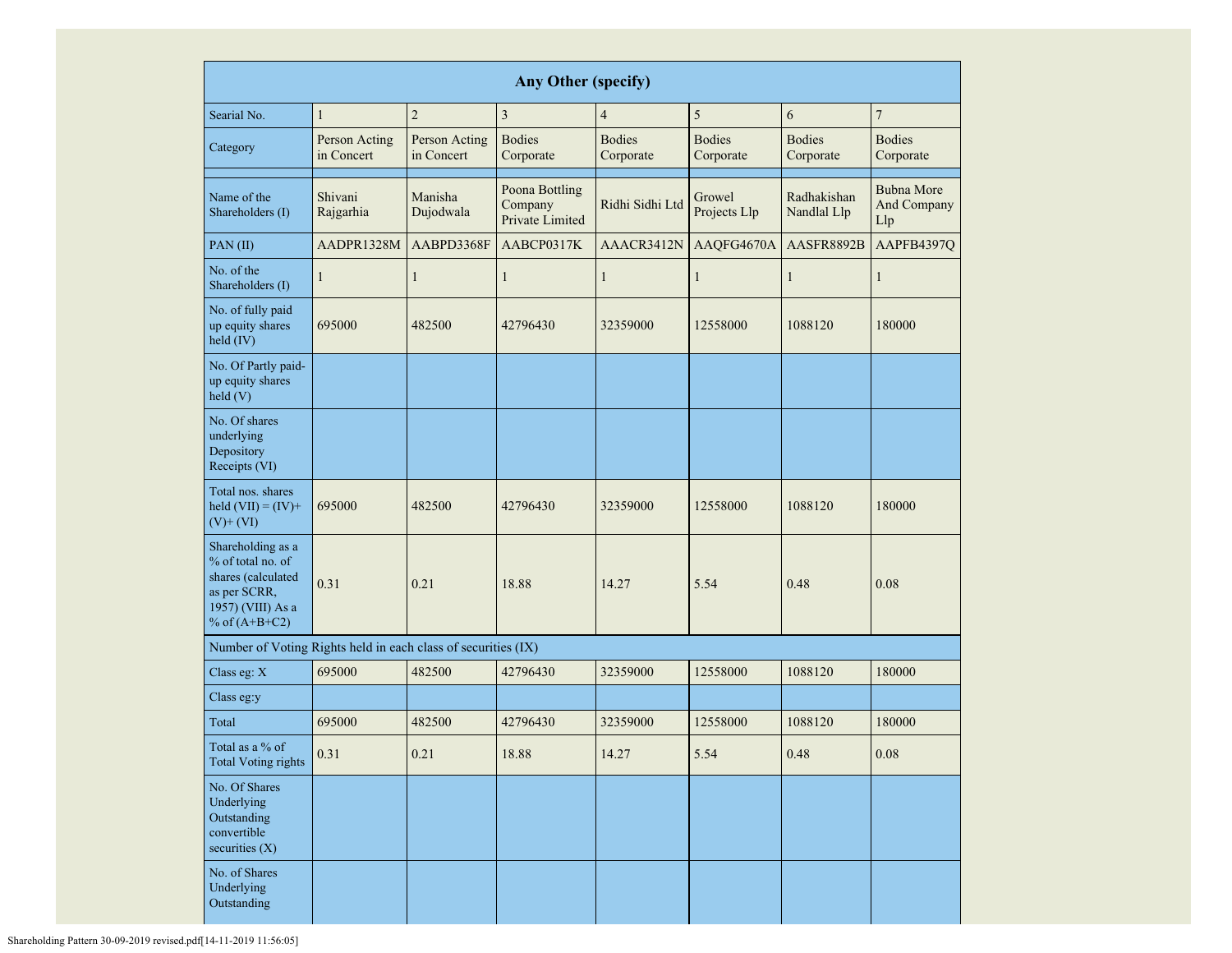| Warrants (Xi)                                                                                                                                                                      |        |        |          |          |          |         |        |
|------------------------------------------------------------------------------------------------------------------------------------------------------------------------------------|--------|--------|----------|----------|----------|---------|--------|
| No. Of Shares<br>Underlying<br>Outstanding<br>convertible<br>securities and No.<br>Of Warrants (Xi)<br>(a)                                                                         |        |        |          |          |          |         |        |
| Shareholding, as a<br>% assuming full<br>conversion of<br>convertible<br>securities (as a<br>percentage of<br>diluted share<br>capital) (XI)=<br>(VII)+(X) As a %<br>of $(A+B+C2)$ | 0.31   | 0.21   | 18.88    | 14.27    | 5.54     | 0.48    | 0.08   |
| Number of Locked in shares (XII)                                                                                                                                                   |        |        |          |          |          |         |        |
| No. (a)                                                                                                                                                                            |        |        |          |          |          |         |        |
| As a % of total<br>Shares held (b)                                                                                                                                                 |        |        |          |          |          |         |        |
| Number of Shares pledged or otherwise encumbered (XIII)                                                                                                                            |        |        |          |          |          |         |        |
| No. (a)                                                                                                                                                                            |        |        |          |          |          |         |        |
| As a % of total<br>Shares held (b)                                                                                                                                                 |        |        |          |          |          |         |        |
| Number of equity<br>shares held in<br>dematerialized<br>form $(XIV)$                                                                                                               | 695000 | 482500 | 42796430 | 32359000 | 12558000 | 1088120 | 180000 |
| Reason for not providing PAN                                                                                                                                                       |        |        |          |          |          |         |        |
| Reason for not<br>providing PAN                                                                                                                                                    |        |        |          |          |          |         |        |
| Shareholder type                                                                                                                                                                   |        |        |          |          |          |         |        |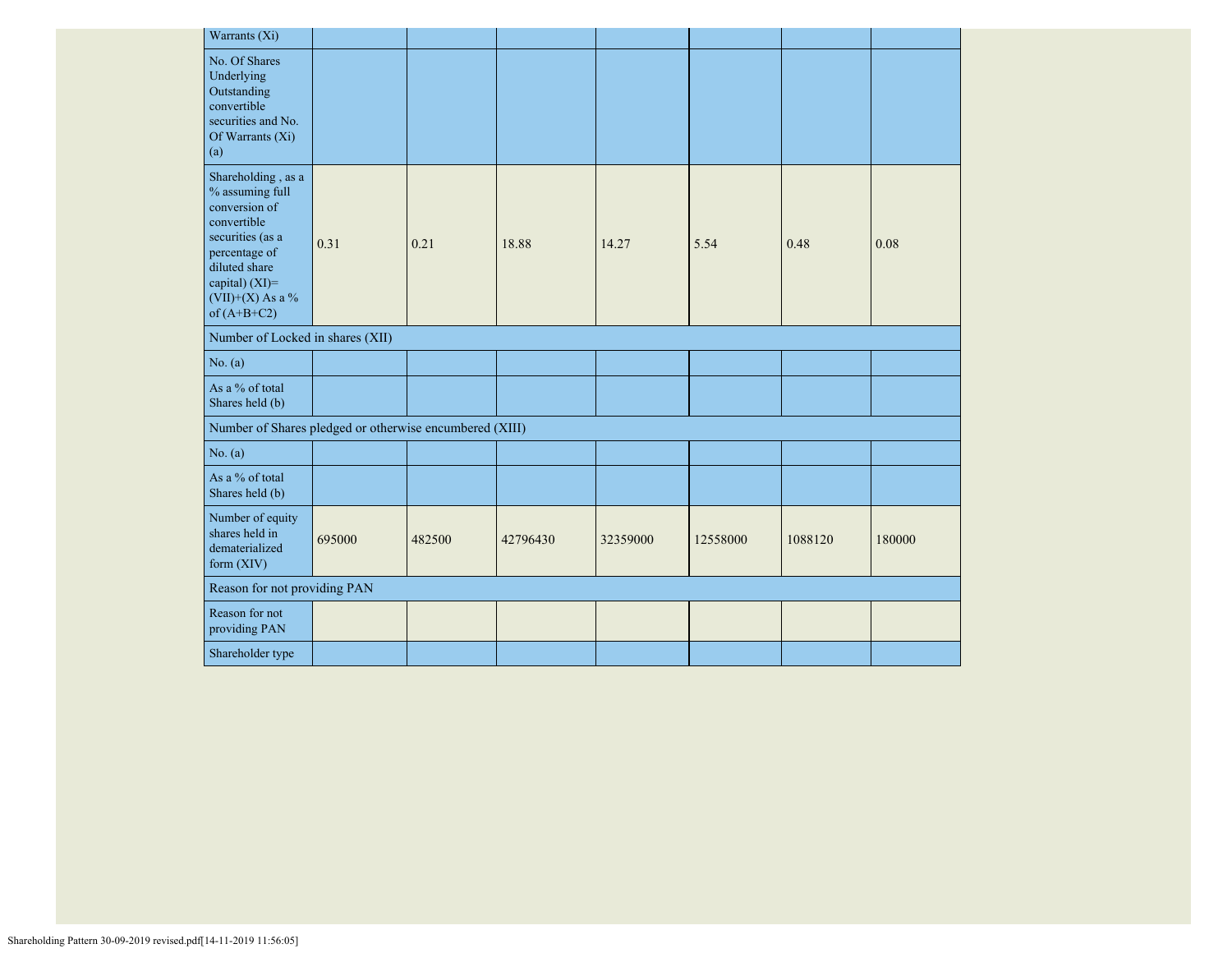| Any Other (specify)                                                                                                  |                                                               |                       |  |  |  |  |  |  |  |
|----------------------------------------------------------------------------------------------------------------------|---------------------------------------------------------------|-----------------------|--|--|--|--|--|--|--|
| Searial No.                                                                                                          | $\,8\,$                                                       |                       |  |  |  |  |  |  |  |
| Category                                                                                                             | <b>Bodies Corporate</b>                                       | Click here to go back |  |  |  |  |  |  |  |
| Name of the<br>Shareholders (I)                                                                                      | Waluj Beverages Llp                                           |                       |  |  |  |  |  |  |  |
| PAN(II)                                                                                                              | AACFW2555L                                                    | Total                 |  |  |  |  |  |  |  |
| No. of the<br>Shareholders (I)                                                                                       | $\boldsymbol{0}$                                              | $\overline{7}$        |  |  |  |  |  |  |  |
| No. of fully paid<br>up equity shares<br>held (IV)                                                                   | $\boldsymbol{0}$                                              | 90159050              |  |  |  |  |  |  |  |
| No. Of Partly paid-<br>up equity shares<br>held (V)                                                                  |                                                               |                       |  |  |  |  |  |  |  |
| No. Of shares<br>underlying<br>Depository<br>Receipts (VI)                                                           |                                                               |                       |  |  |  |  |  |  |  |
| Total nos. shares<br>held $(VII) = (IV) +$<br>$(V)$ + $(VI)$                                                         | $\mathbf{0}$                                                  | 90159050              |  |  |  |  |  |  |  |
| Shareholding as a<br>% of total no. of<br>shares (calculated<br>as per SCRR,<br>1957) (VIII) As a<br>% of $(A+B+C2)$ | $\overline{0}$                                                | 39.77                 |  |  |  |  |  |  |  |
|                                                                                                                      | Number of Voting Rights held in each class of securities (IX) |                       |  |  |  |  |  |  |  |
| Class eg: X                                                                                                          | $\boldsymbol{0}$                                              | 90159050              |  |  |  |  |  |  |  |
| Class eg:y                                                                                                           |                                                               |                       |  |  |  |  |  |  |  |
| Total                                                                                                                | $\boldsymbol{0}$                                              | 90159050              |  |  |  |  |  |  |  |
| Total as a % of<br><b>Total Voting rights</b>                                                                        | $\overline{0}$                                                | 39.77                 |  |  |  |  |  |  |  |
| No. Of Shares<br>Underlying<br>Outstanding<br>convertible<br>securities (X)                                          |                                                               |                       |  |  |  |  |  |  |  |
| No. of Shares<br>Underlying<br>Outstanding<br>Warrants (Xi)                                                          |                                                               |                       |  |  |  |  |  |  |  |
| No. Of Shares                                                                                                        |                                                               |                       |  |  |  |  |  |  |  |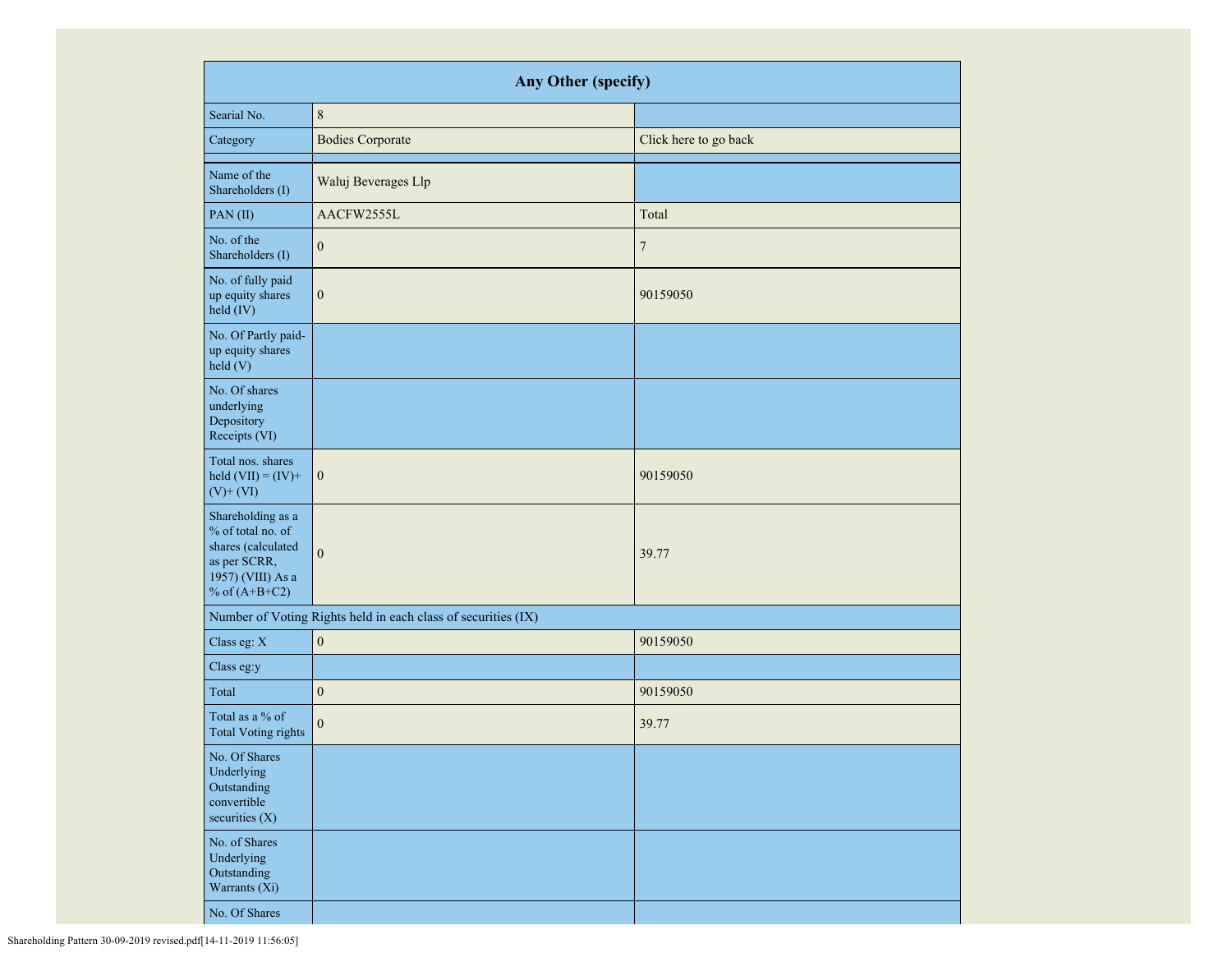| Underlying<br>Outstanding<br>convertible<br>securities and No.<br>Of Warrants (Xi)<br>(a)                                                                                               |                                                         |          |
|-----------------------------------------------------------------------------------------------------------------------------------------------------------------------------------------|---------------------------------------------------------|----------|
| Shareholding, as a<br>$\%$ assuming full<br>conversion of<br>convertible<br>securities (as a<br>percentage of<br>diluted share<br>capital) (XI)=<br>$(VII)+(X)$ As a %<br>of $(A+B+C2)$ | $\mathbf{0}$                                            | 39.77    |
| Number of Locked in shares (XII)                                                                                                                                                        |                                                         |          |
| No. (a)                                                                                                                                                                                 |                                                         |          |
| As a % of total<br>Shares held (b)                                                                                                                                                      |                                                         |          |
|                                                                                                                                                                                         | Number of Shares pledged or otherwise encumbered (XIII) |          |
| No. $(a)$                                                                                                                                                                               |                                                         |          |
| As a % of total<br>Shares held (b)                                                                                                                                                      |                                                         |          |
| Number of equity<br>shares held in<br>dematerialized<br>form (XIV)                                                                                                                      | $\mathbf{0}$                                            | 90159050 |
| Reason for not providing PAN                                                                                                                                                            |                                                         |          |
| Reason for not<br>providing PAN                                                                                                                                                         |                                                         |          |
| Shareholder type                                                                                                                                                                        |                                                         |          |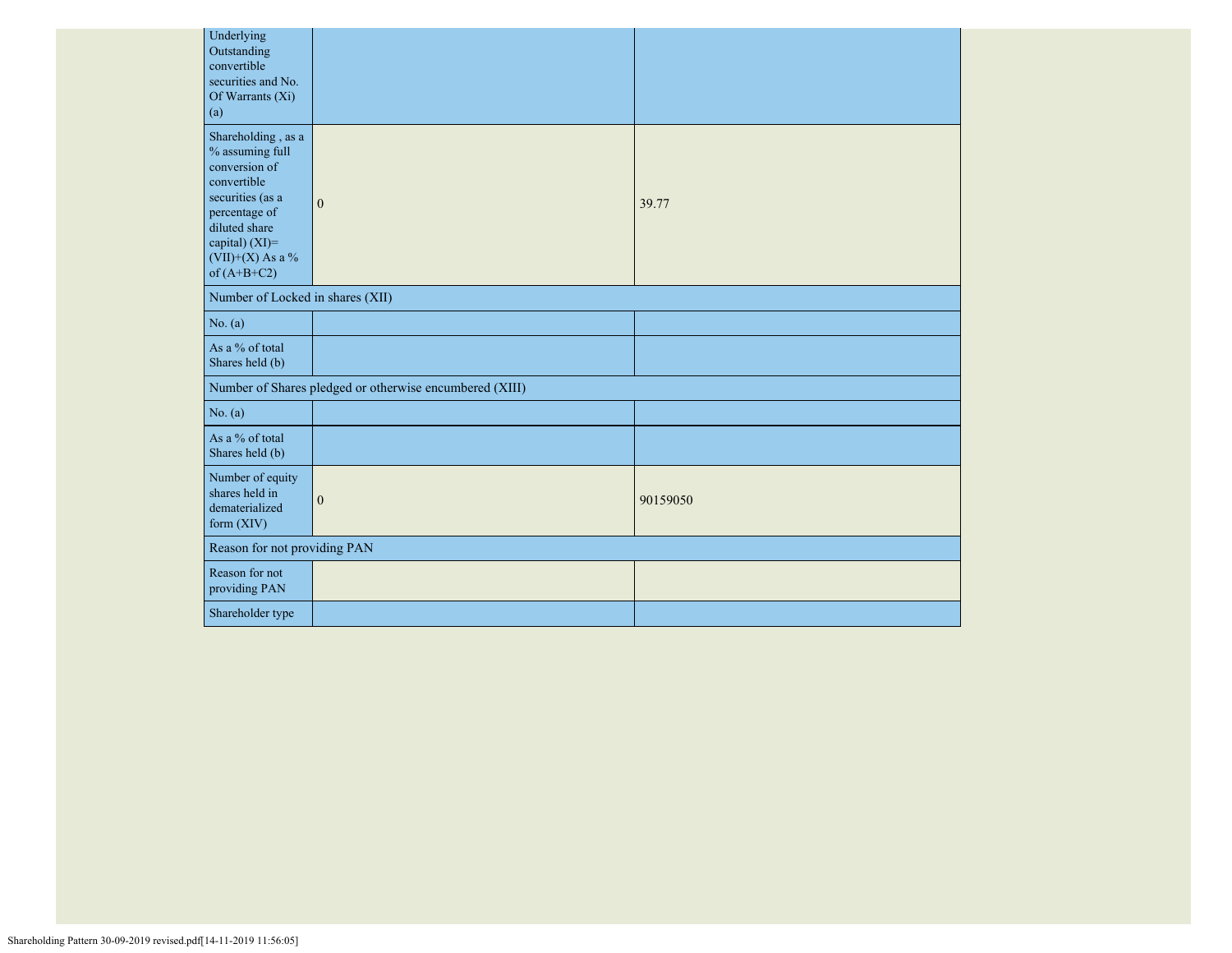| <b>Any Other (specify)</b>                                                                                           |                                            |                |                |                              |                                     |                                                |                |  |  |  |  |
|----------------------------------------------------------------------------------------------------------------------|--------------------------------------------|----------------|----------------|------------------------------|-------------------------------------|------------------------------------------------|----------------|--|--|--|--|
| Searial No.                                                                                                          | $\mathbf{1}$                               | $\overline{2}$ | $\overline{3}$ | $\overline{4}$               | 5                                   | 6                                              | $\overline{7}$ |  |  |  |  |
| Category                                                                                                             | <b>IEPF</b><br><b>HUF</b><br><b>Trusts</b> |                | Others         | Non-Resident<br>Indian (NRI) | Director or Director's<br>Relatives | Foreign Portfolio Investor<br>(Category - III) |                |  |  |  |  |
| Category / More<br>than 1 percentage                                                                                 | Category                                   | Category       | Category       | Category                     | Category                            | Category                                       | Category       |  |  |  |  |
| Name of the<br>Shareholders (I)                                                                                      |                                            |                |                | Foreign<br>Company           |                                     |                                                |                |  |  |  |  |
| PAN(II)                                                                                                              |                                            |                |                |                              |                                     |                                                |                |  |  |  |  |
| No. of the<br>Shareholders (I)                                                                                       | $\mathbf{1}$                               | $\overline{2}$ | 718            | $\mathbf{1}$                 | 695                                 | 5                                              | $\overline{2}$ |  |  |  |  |
| No. of fully paid<br>up equity shares<br>held (IV)                                                                   | 1927989                                    | 12616          | 1758510        | 8750                         | 3152166                             | 1751565                                        | 11925          |  |  |  |  |
| No. Of Partly paid-<br>up equity shares<br>held(V)                                                                   |                                            |                |                |                              |                                     |                                                |                |  |  |  |  |
| No. Of shares<br>underlying<br>Depository<br>Receipts (VI)                                                           |                                            |                |                |                              |                                     |                                                |                |  |  |  |  |
| Total nos, shares<br>held $(VII) = (IV) +$<br>$(V)$ + $(VI)$                                                         | 1927989                                    | 12616          | 1758510        | 8750                         | 3152166                             | 1751565                                        | 11925          |  |  |  |  |
| Shareholding as a<br>% of total no. of<br>shares (calculated<br>as per SCRR,<br>1957) (VIII) As a<br>% of $(A+B+C2)$ | 0.85                                       | 0.01           | 0.78           | $\boldsymbol{0}$             | 1.39                                | 0.77                                           | 0.01           |  |  |  |  |
| Number of Voting Rights held in each class of securities (IX)                                                        |                                            |                |                |                              |                                     |                                                |                |  |  |  |  |
| Class eg: X                                                                                                          | 1927989                                    | 12616          | 1758510        | 8750                         | 3152166                             | 1751565                                        | 11925          |  |  |  |  |
| Class eg:y                                                                                                           |                                            |                |                |                              |                                     |                                                |                |  |  |  |  |
| Total                                                                                                                | 1927989                                    | 12616          | 1758510        | 8750                         | 3152166                             | 1751565                                        | 11925          |  |  |  |  |
| Total as a % of<br><b>Total Voting rights</b>                                                                        | 0.85                                       | 0.01           | 0.78           | $\boldsymbol{0}$             | 1.39                                | 0.77                                           | $0.01\,$       |  |  |  |  |
| No. Of Shares<br>Underlying<br>Outstanding<br>convertible<br>securities (X)                                          |                                            |                |                |                              |                                     |                                                |                |  |  |  |  |
| No. of Shares<br>Underlying                                                                                          |                                            |                |                |                              |                                     |                                                |                |  |  |  |  |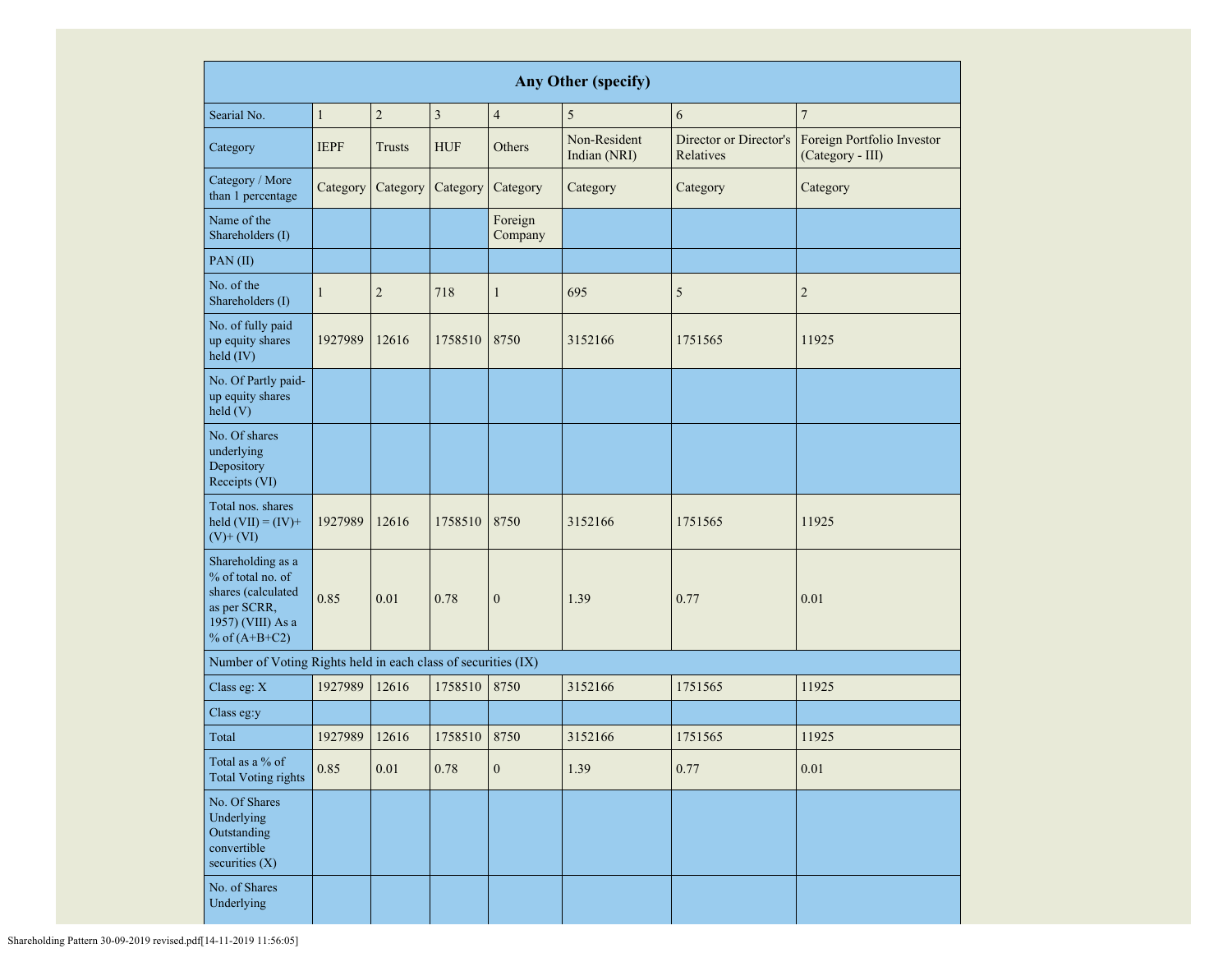| Outstanding<br>Warrants (Xi)                                                                                                                                                          |         |       |             |              |         |         |       |
|---------------------------------------------------------------------------------------------------------------------------------------------------------------------------------------|---------|-------|-------------|--------------|---------|---------|-------|
| No. Of Shares<br>Underlying<br>Outstanding<br>convertible<br>securities and No.<br>Of Warrants (Xi)<br>(a)                                                                            |         |       |             |              |         |         |       |
| Shareholding, as a<br>$\%$ assuming full<br>conversion of<br>convertible<br>securities (as a<br>percentage of<br>diluted share<br>capital) (XI)=<br>(VII)+(X) As a %<br>of $(A+B+C2)$ | 0.85    | 0.01  | 0.78        | $\mathbf{0}$ | 1.39    | 0.77    | 0.01  |
| Number of Locked in shares (XII)                                                                                                                                                      |         |       |             |              |         |         |       |
| No. (a)                                                                                                                                                                               |         |       |             |              |         |         |       |
| As a % of total<br>Shares held (b)                                                                                                                                                    |         |       |             |              |         |         |       |
| Number of equity<br>shares held in<br>dematerialized<br>form $(XIV)$                                                                                                                  | 1927989 | 12616 | $1758510$ 0 |              | 3152166 | 1751565 | 11925 |
| Reason for not providing PAN                                                                                                                                                          |         |       |             |              |         |         |       |
| Reason for not<br>providing PAN                                                                                                                                                       |         |       |             |              |         |         |       |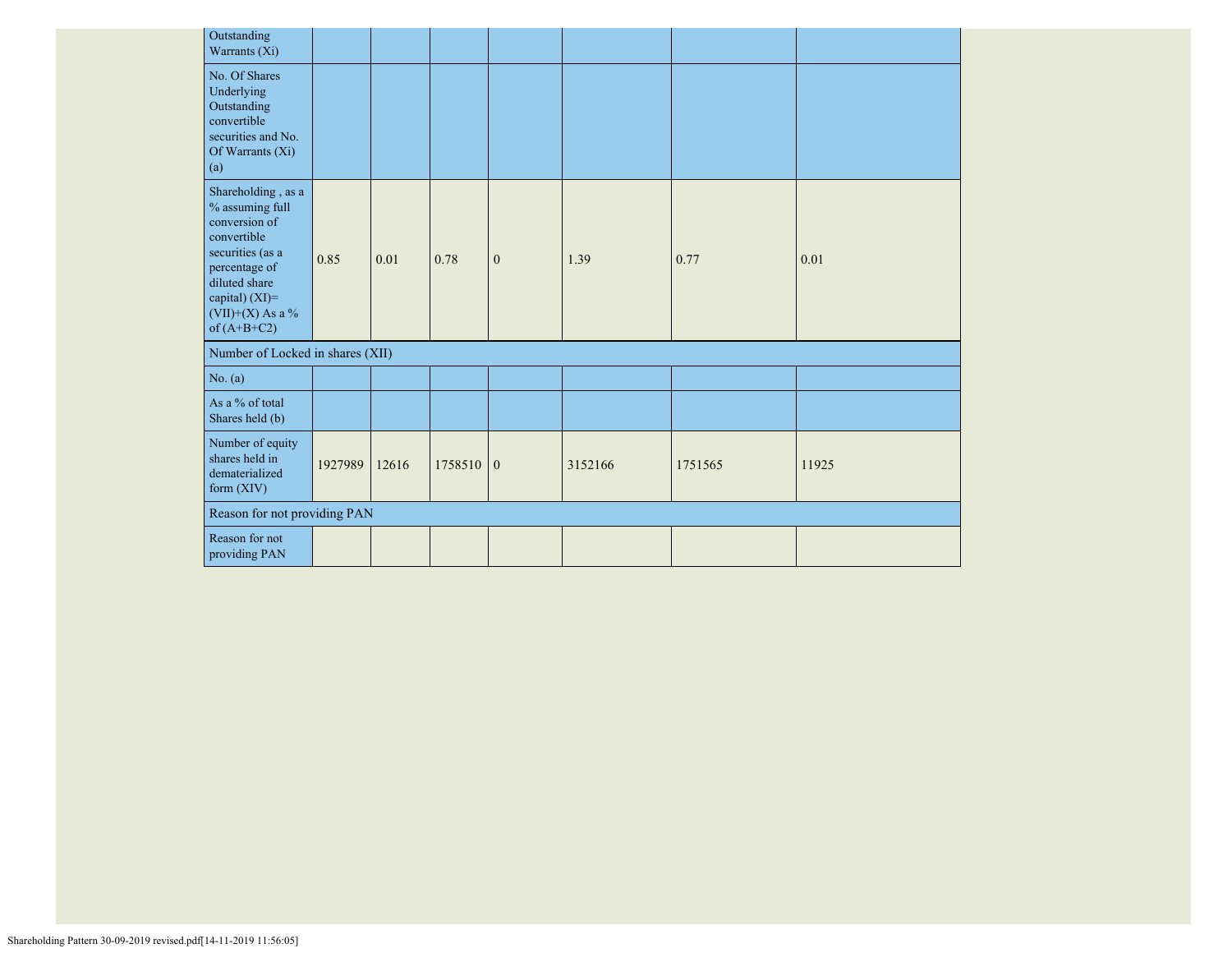| Any Other (specify)                                                                                                  |                                                               |                         |                       |  |  |  |  |  |  |  |
|----------------------------------------------------------------------------------------------------------------------|---------------------------------------------------------------|-------------------------|-----------------------|--|--|--|--|--|--|--|
| Searial No.                                                                                                          | $\,8\,$                                                       | 9                       |                       |  |  |  |  |  |  |  |
| Category                                                                                                             | <b>Clearing Members</b>                                       | <b>Bodies Corporate</b> |                       |  |  |  |  |  |  |  |
| Category / More<br>than 1 percentage                                                                                 | Category                                                      | Category                |                       |  |  |  |  |  |  |  |
| Name of the<br>Shareholders (I)                                                                                      |                                                               |                         | Click here to go back |  |  |  |  |  |  |  |
| PAN(II)                                                                                                              |                                                               |                         | Total                 |  |  |  |  |  |  |  |
| No. of the<br>Shareholders (I)                                                                                       | 46                                                            | 204                     | 1674                  |  |  |  |  |  |  |  |
| No. of fully paid<br>up equity shares<br>held (IV)                                                                   | 104268                                                        | 8451403                 | 17179192              |  |  |  |  |  |  |  |
| No. Of Partly paid-<br>up equity shares<br>held(V)                                                                   |                                                               |                         |                       |  |  |  |  |  |  |  |
| No. Of shares<br>underlying<br>Depository<br>Receipts (VI)                                                           |                                                               |                         |                       |  |  |  |  |  |  |  |
| Total nos. shares<br>held $(VII) = (IV) +$<br>$(V)$ + $(VI)$                                                         | 104268                                                        | 8451403                 | 17179192              |  |  |  |  |  |  |  |
| Shareholding as a<br>% of total no. of<br>shares (calculated<br>as per SCRR,<br>1957) (VIII) As a<br>% of $(A+B+C2)$ | 0.05                                                          | 3.73                    | 7.59                  |  |  |  |  |  |  |  |
|                                                                                                                      | Number of Voting Rights held in each class of securities (IX) |                         |                       |  |  |  |  |  |  |  |
| Class eg: X                                                                                                          | 104268                                                        | 8451403                 | 17179192              |  |  |  |  |  |  |  |
| Class eg:y                                                                                                           |                                                               |                         |                       |  |  |  |  |  |  |  |
| Total                                                                                                                | 104268                                                        | 8451403                 | 17179192              |  |  |  |  |  |  |  |
| Total as a % of<br><b>Total Voting rights</b>                                                                        | $0.05\,$                                                      | 3.73                    | 7.59                  |  |  |  |  |  |  |  |
| No. Of Shares<br>Underlying<br>Outstanding<br>convertible<br>securities $(X)$                                        |                                                               |                         |                       |  |  |  |  |  |  |  |
| No. of Shares<br>Underlying<br>Outstanding                                                                           |                                                               |                         |                       |  |  |  |  |  |  |  |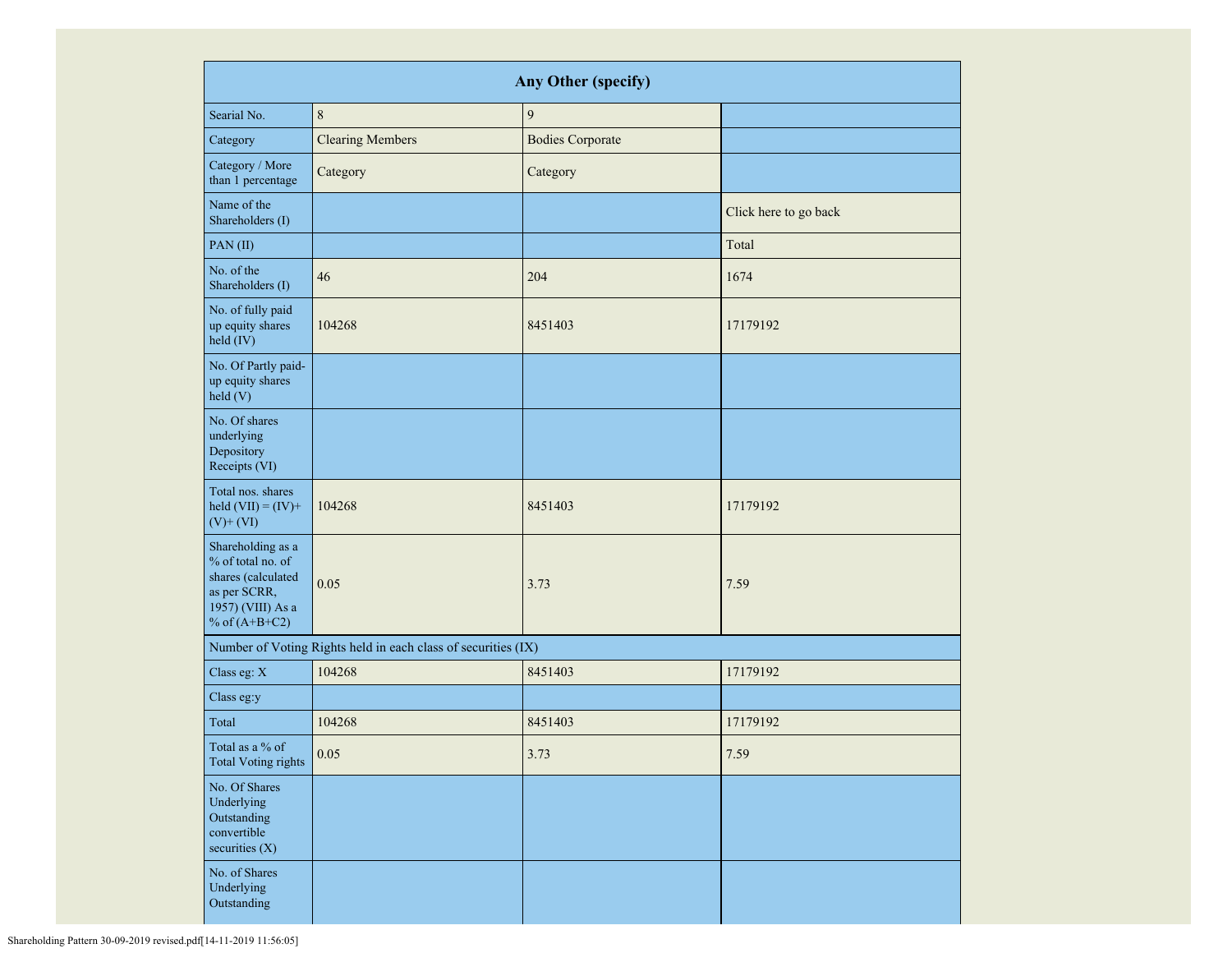| Warrants (Xi)                                                                                                                                                                            |        |         |          |  |  |  |  |  |  |  |  |
|------------------------------------------------------------------------------------------------------------------------------------------------------------------------------------------|--------|---------|----------|--|--|--|--|--|--|--|--|
| No. Of Shares<br>Underlying<br>Outstanding<br>convertible<br>securities and No.<br>Of Warrants (Xi)<br>(a)                                                                               |        |         |          |  |  |  |  |  |  |  |  |
| Shareholding, as a<br>$\%$ assuming full<br>conversion of<br>convertible<br>securities (as a<br>percentage of<br>diluted share<br>capital) $(XI)$ =<br>(VII)+(X) As a %<br>of $(A+B+C2)$ | 0.05   | 3.73    | 7.59     |  |  |  |  |  |  |  |  |
| Number of Locked in shares (XII)                                                                                                                                                         |        |         |          |  |  |  |  |  |  |  |  |
| No. (a)                                                                                                                                                                                  |        |         |          |  |  |  |  |  |  |  |  |
| As a % of total<br>Shares held (b)                                                                                                                                                       |        |         |          |  |  |  |  |  |  |  |  |
| Number of equity<br>shares held in<br>dematerialized<br>form (XIV)                                                                                                                       | 104268 | 8446533 | 17165572 |  |  |  |  |  |  |  |  |
| Reason for not providing PAN                                                                                                                                                             |        |         |          |  |  |  |  |  |  |  |  |
| Reason for not<br>providing PAN                                                                                                                                                          |        |         |          |  |  |  |  |  |  |  |  |